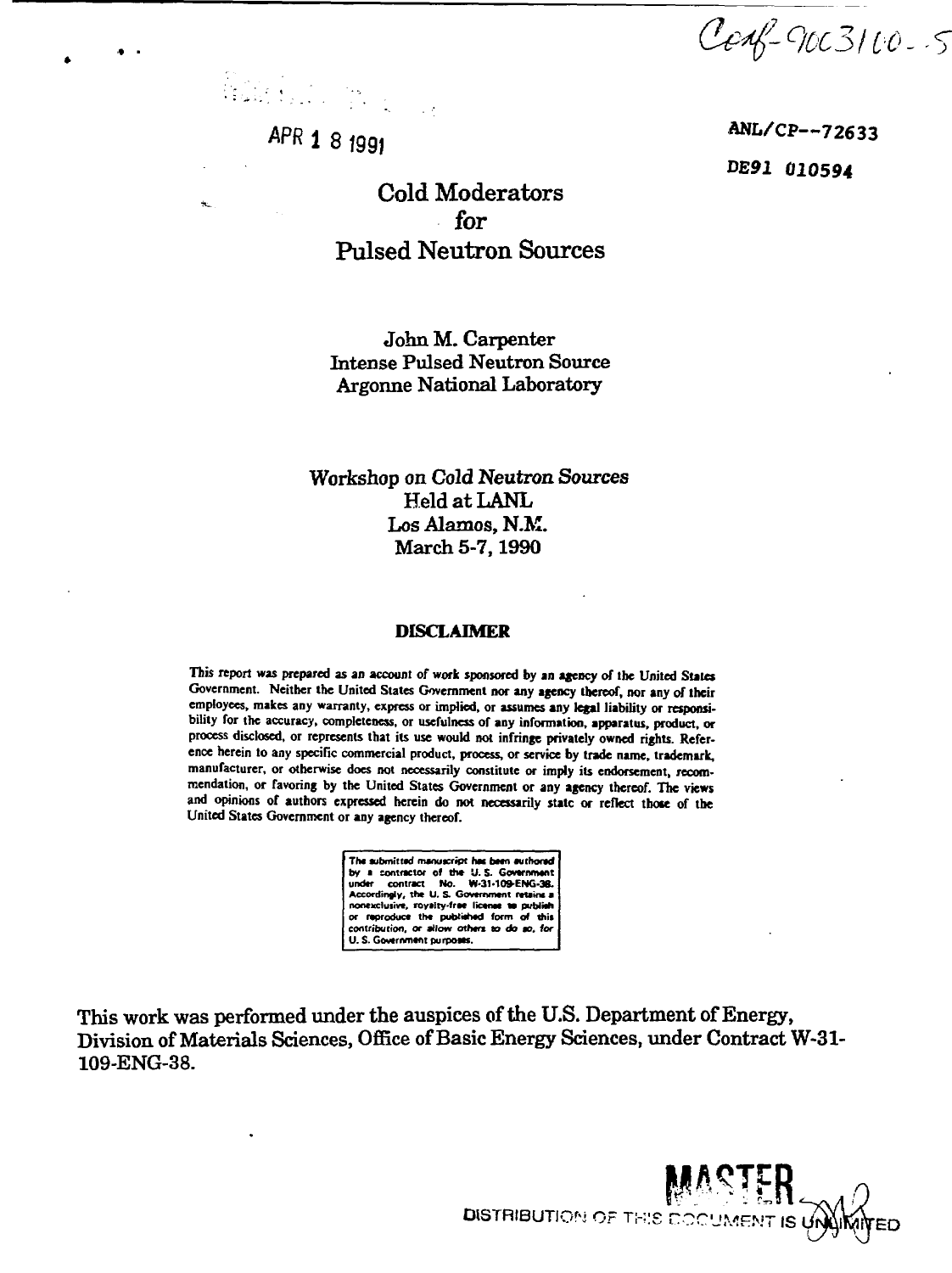# **Cold Moderators for Pulsed Neutron Sources**

*John M. Carpenter* Argonne National Laboratory Argonne. IL 60439

# **Abstract**

This paper reviews cold moderators in pulsed neutron sources and provides details of the performance of different cold moderator materials and configurations. Analytical forms arc presented which describe wavelength spectra and emission time distributions. Several types of cooling arrangements used in pulsed source moderators are described. Choices of materials are surveyed. I examine some of the radiation damage effects in cold moderators, including the phenomenon of "burping" in irradiated cold solid methane.

# **I. Introduction**

As is the case in steady source (reactor) cold moderators, the main purpose of cryogenic moderators in pulsed sources is to produce long wavelength neutrons for neutron scattering and other applications. In pulsed sources there are additional strong motives for use of cold moderators. They provide short pulses at intermediate wavelengths where ambient temperature moderators exhibit a long tail associated with the Maxwellian spectrum. Even at very short wavelengths, the pulses can be made narrower in some cryogenic materials than in ambient temperature materials due to their significant thermal contraction and consequent higher proton densities at low temperature. Furthermore, some materials with attractive thermalization properties condense and can be used only at low temperatures.

In pulsed sources nuclear heating caused by gamma rays, fast neutrons and slow neutrons is substantially less than in reactor sources because the time average fluxes are a few orders of magnitude smaller, at least in present day pulsed sources. Furthermore pulsed source moderators are typically smaller than reactor cold sources; together with the lower heating rates this implies that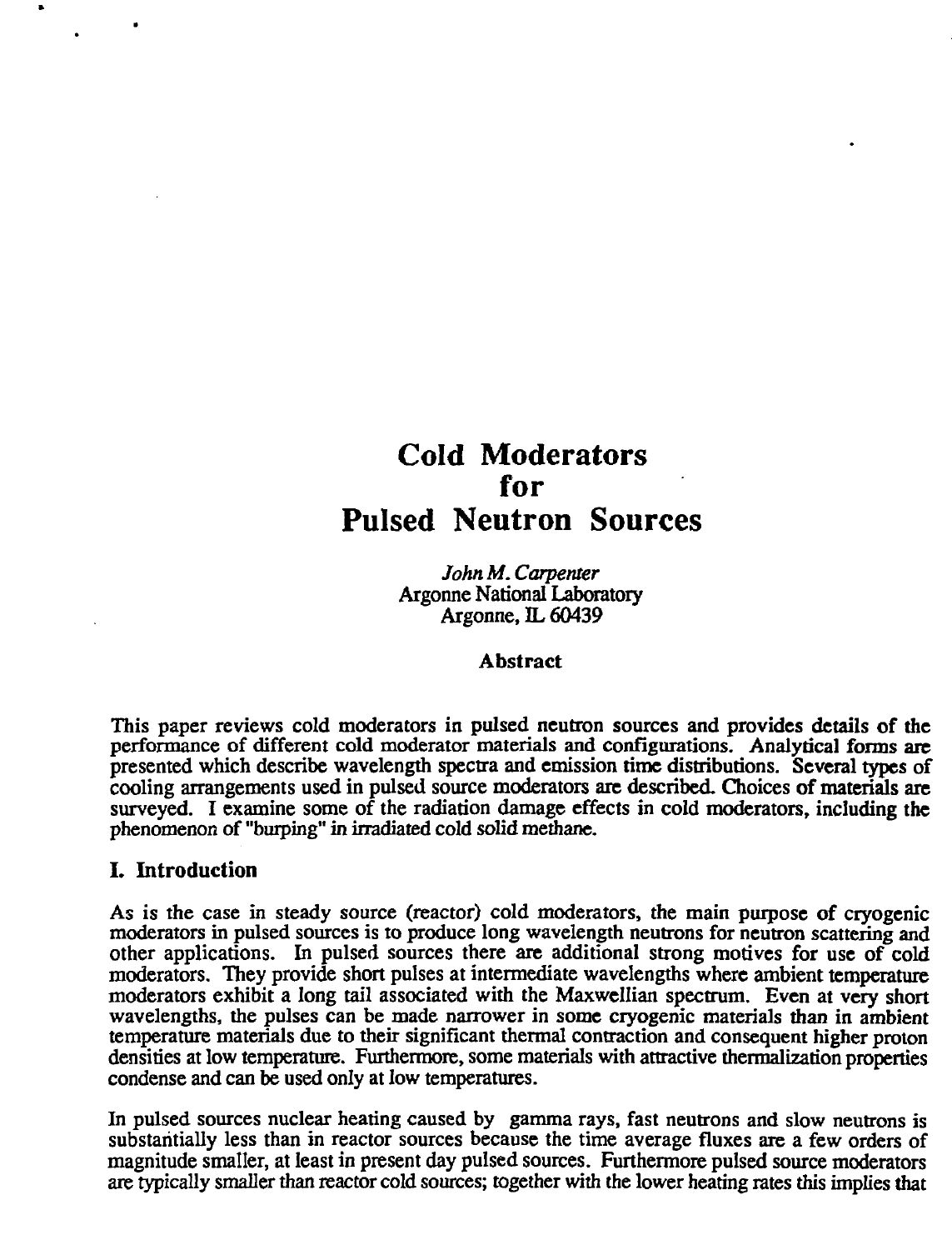they require substantially smaller refrigerators than do reactor cold moderators. Radiation damage rates in pulsed sources are also lower than in reactors, which leaves more opportunity for the use of hydrocarbons as moderators. Because of the small volume of pulsed source moderators the inventory of combustible material and the related hazards are smaller than in the larger, D2 systems in reactors.

Pulsed sources present a more detailed set of requirements and a greater range of requirements for different applications for cold moderators than do steady sources. But because of their lower time average power there are a greater range of prospects for meeting these requirements and for optimizing moderators for different applications than there are in reactors.

Figure 1 shows a typical arrangement of a target, moderator and reflector in a pulsed neutron source. To make the most of the available neutrons from the primary source, moderators are very close to the target. A reflector of Beryllium, for example, or other material surrounds the target and moderator to minimize leakage of neutrons from the moderator during slowing down, and to give neutrons which otherwise would have missed the moderator a chance to collide and slow down there. A layer of slow-neutron absorbing material (decoupler) surrounds the moderator and the neutron beam path to prevent long lived neutrons from the reflector from entering the moderator and broadening the pulse. In many cases a sheet of slow-neutron absorbing material (heterogeneous poisoning) is included below the viewed surface of pulsed moderators to control the width of the pulses.



Figure 1. A typical arrangement of a target, moderator and reflector in a pulsed spallation neutron source. Targets are around 20 cm in length and 10 cm in diameter; moderators dimensions are about 5x10x10 cm.

In the sections below, I review the installations of cold moderators in pulsed sources.and present some analytical functions which describe the integrated intensities and the emission time distributions as functions of wavelength. Some arrangements used for cooling cold moderators in pulsed sources are described. Choices of moderating materials are surveyed. I examine some of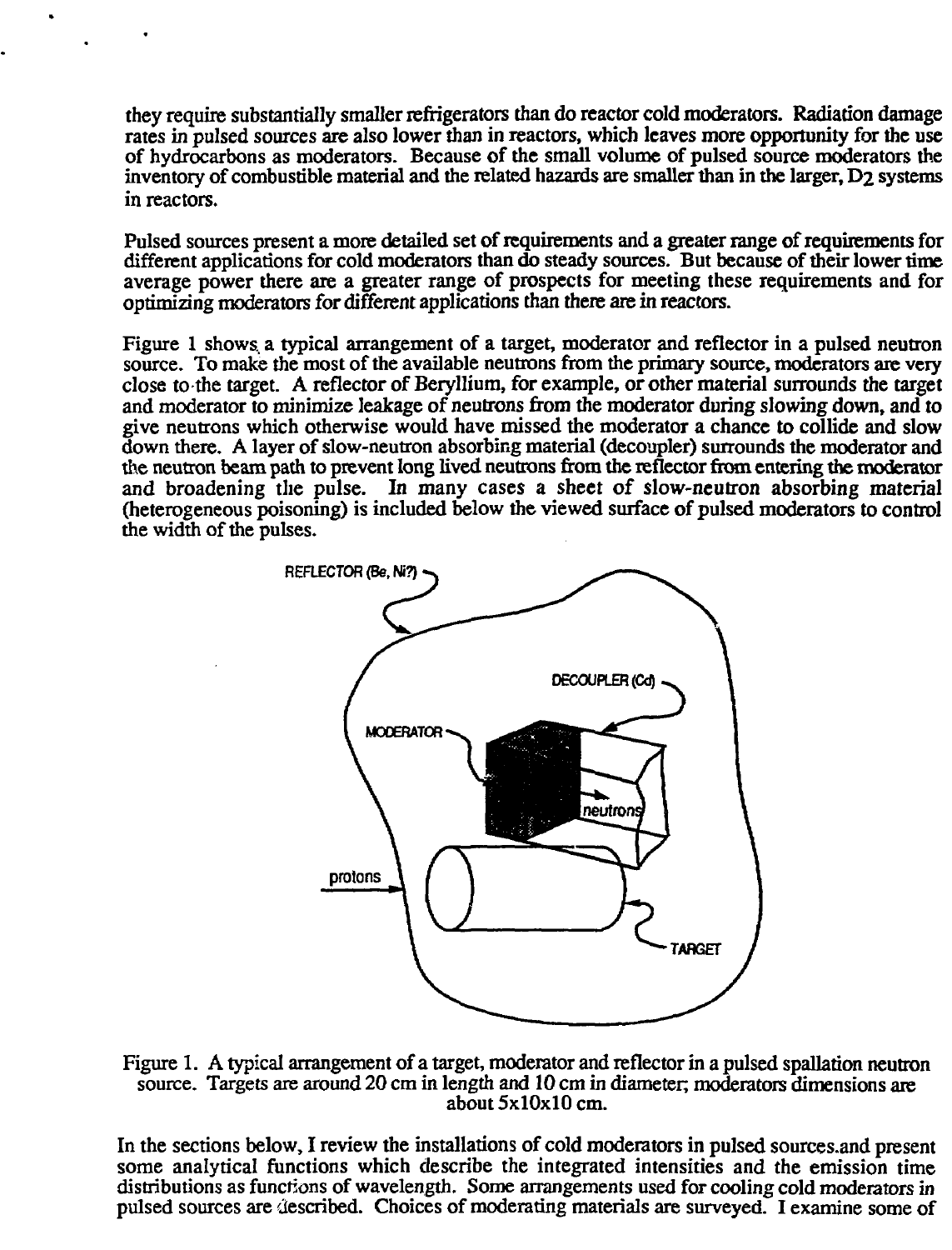the radiation damage effects in cold moderator material, including the phenomenon of "burping" in cold solid methane.

# II. Currently Operating Pulsed Sources and Cold Moderators

There are four pulsed spallation neutron sources and two pulsed reactors now operating for slow neutron research. Table I lists the pulsed spallation sources. All these have at least one cryogenic moderator. One of the early Argonne prototype spallation neutron sources, ZING-P' (operated from 1977 until 1980) had a liquid Hydrogen moderator. Two pulsed reactors IBR-30 and IBR-2 are operating at Dubna; plans are afoot to install a cold moderator in the 2 MW IBR-2.

#### TABLE I

#### Currently Operating Pulsed Spallation Neutron Sources

| Source        | Location                | Target         | Proton Current,<br>μA | Proton Energy,<br><b>MeV</b> |
|---------------|-------------------------|----------------|-----------------------|------------------------------|
| <b>IPNS</b>   | Argonne                 | 235-enriched U | 16.                   | 450.                         |
| <b>ISIS</b>   | Rutherford              | 238-U, Ta      | 110.                  | 750.                         |
| <b>KENS</b>   | <b>KEK</b><br>(Tsukuba) | 238-U          | 10.                   | 500.                         |
| <b>LANSCE</b> | Los Alamos              | Tungsten       | 70.                   | 800.                         |

Until 1988, the IPNS target was of depleted Uranium. From time to time ISIS has used a Tantalum target. Originally the target of ZING-P' was of Tungsten; later the first depleted Uranium target was tested in ZING-P'.

Table II lists the cold sources now in operation or which operated in the past at pulsed spallation sources.

#### TABLE **II**

| Source      | Designation,<br>beams | Material    | Tempera-<br>ture $(K)$ | Dimensions<br>(cm) | Poisoning             |
|-------------|-----------------------|-------------|------------------------|--------------------|-----------------------|
| <b>IPNS</b> | "C" $1,2,2',3$        | $L-H2$      | 20.                    | 10.x10.x7.6        | none, grooved         |
| <b>IPNS</b> | $1 - 3, 4 - 6$<br>"F" | $L$ -CH $4$ | 110.                   | 10.x10.x5.         | 0.5 mm $Cd @ 1.7 cm$  |
| <b>IPNS</b> | "H" 1,2,3             | $L$ -CH $4$ | 110.                   | 10.x10.x5.         | $0.5$ mm Cd @ 2.5 cm. |
| <b>ISIS</b> | $N$ 4,5,6             | $L-H2$      | 35.                    | 11.x12.x8.         | none                  |
| <b>ISIS</b> | N 1-3, S 6-9          | L-CH4       | 100.                   | 11.5x12.x4.5       | none                  |
| <b>KENS</b> |                       | S-CH4       | 25.                    | 12.x15.x5.         | none                  |
| LANSCE      |                       | $L-H2$      | 20.                    | 12.x12.x7.         | none                  |
| ZING-P'     | "A"                   | $L-H2$      | 20.                    | 10.x7.6x5.         | none                  |
|             |                       |             |                        |                    |                       |

Cold Moderators at Pulsed Spallation Neutron Sources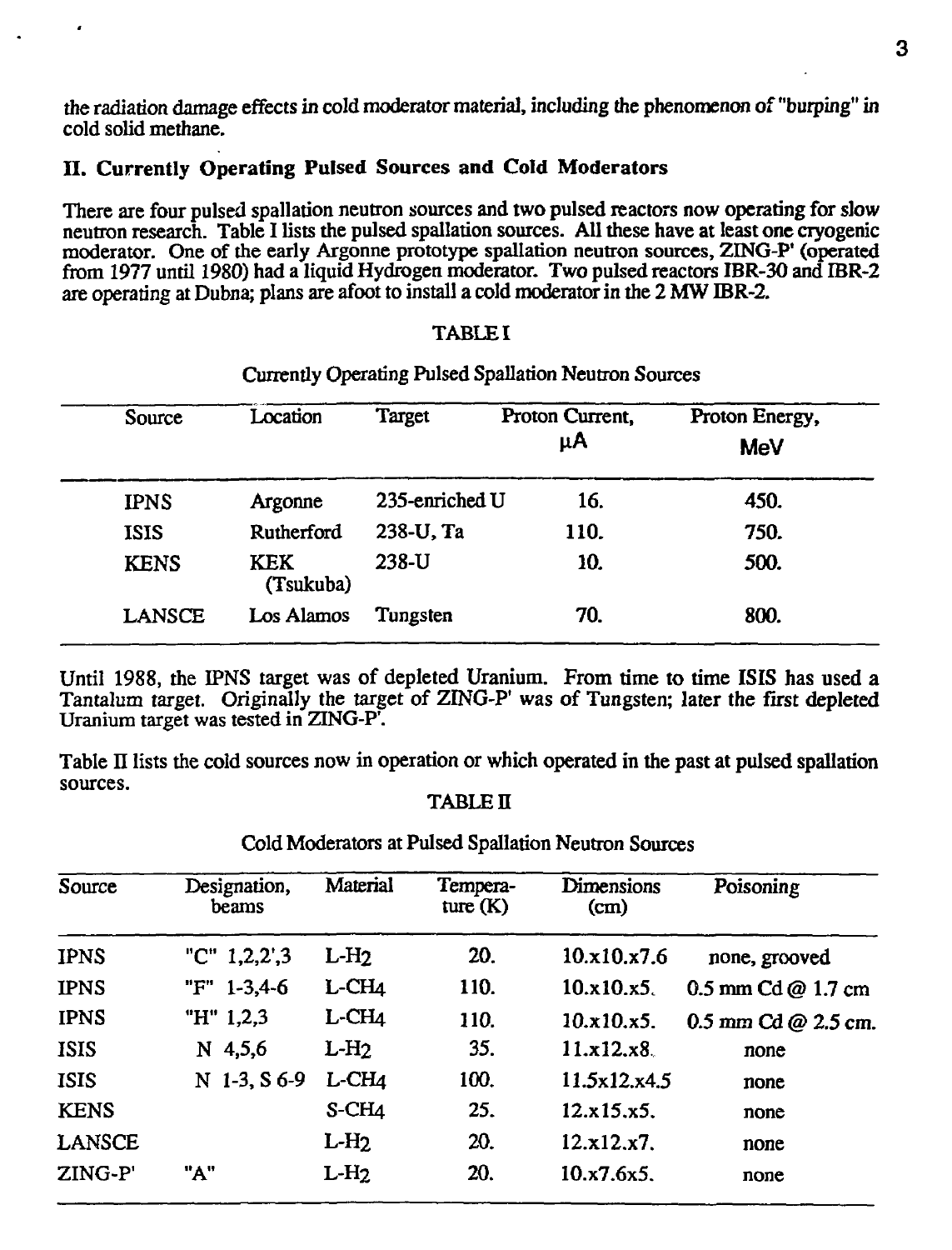The L-H2 moderator at ISIS is actually supercritical Hydrogen at about 15 atm pressure.

The small dimensions of pulsed source moderators reflect the compromise of narrow pulse widths against time average intensity which is appropriate for traditional time-of-flight applications—the pulse widths at low neutron energies are principally determined by leakage. The small size of the moderators is matched to the small size of the primary neutron source, that is, the target. Furthermore, the typical dimension of the moderators is comparable to the mean free path of primary neutrons from the target and to the migration length of fast neutrons in the material.

Calculations of the performance of pulsed sources and moderators almost inescapably have to be performed with 3-D Monte Carlo codes with generalized geometry capability. This is because of the presence of strong absorbers, because the neutron spectrum varies greatly from region to region in the target-moderator-reflector assembly and because of the complexity and asymmetry that is typical of the spatial arrangements of moderators, beam paths and targets in pulsed sources. Further, it is necessary to recognize that the neutron population is driven by an external source: reactor criticality codes may need to be adapted for this application.

Accelerators, targets, moderators and neutron scattering instruments for spallation sources are the subjects of meetings of the International Collaboration on Advanced Neutron Sources (ICANS), held every other year. The most recently published are the proceedings of the 1988 meeting<sup>(1)</sup>.

# **ni. Materials for Pulsed Source Moderators**

Protons are most efficient for slowing down fast neutrons because their mass is the same as that of the neutron and because their low energy neutron scattering cross section is larger than that of any other practical species. Except for considerations of finer detail addressed below, materials with high proton densities are preferred for pulsed source moderators. Table III lists a number of materials which are or may be useful as cryogenic moderators in pulsed sources.

#### TABLEm

| Material                                   | Temperature,<br>K | Proton Density.<br>protons/A3 | Melting and Boiling (1 atm)<br>Temperatures, K |
|--------------------------------------------|-------------------|-------------------------------|------------------------------------------------|
| $H2O$ (for reference)                      | 293               | 0.067                         | 273, 373                                       |
| $(CH_2)_n$ , 0.94 gm/cm <sup>3</sup> (ref) | 293               | 0.081                         |                                                |
| TiH <sub>2</sub> (for reference)           | 293               | 0.095                         |                                                |
| H <sub>2</sub>                             | 20                | 0.042                         | 14, 21                                         |
| CH <sub>4</sub>                            | 109               | 0.070                         | 90, 110                                        |
| CH <sub>4</sub>                            | 10                | 0.079                         | 90, 110                                        |
| C <sub>2</sub> H <sub>6</sub>              | 165               | 0.068                         | 90, 184                                        |
| C <sub>3</sub> H <sub>8</sub>              | 228               | 0.064                         | 83, 231                                        |
| $C12H18$ , Mellitine                       | 293               | 0.047                         | 439, 538                                       |
| C9H12, Mesitylene                          | 293               | 0.039                         | 228, 438                                       |

# Pulsed Source Moderator Materials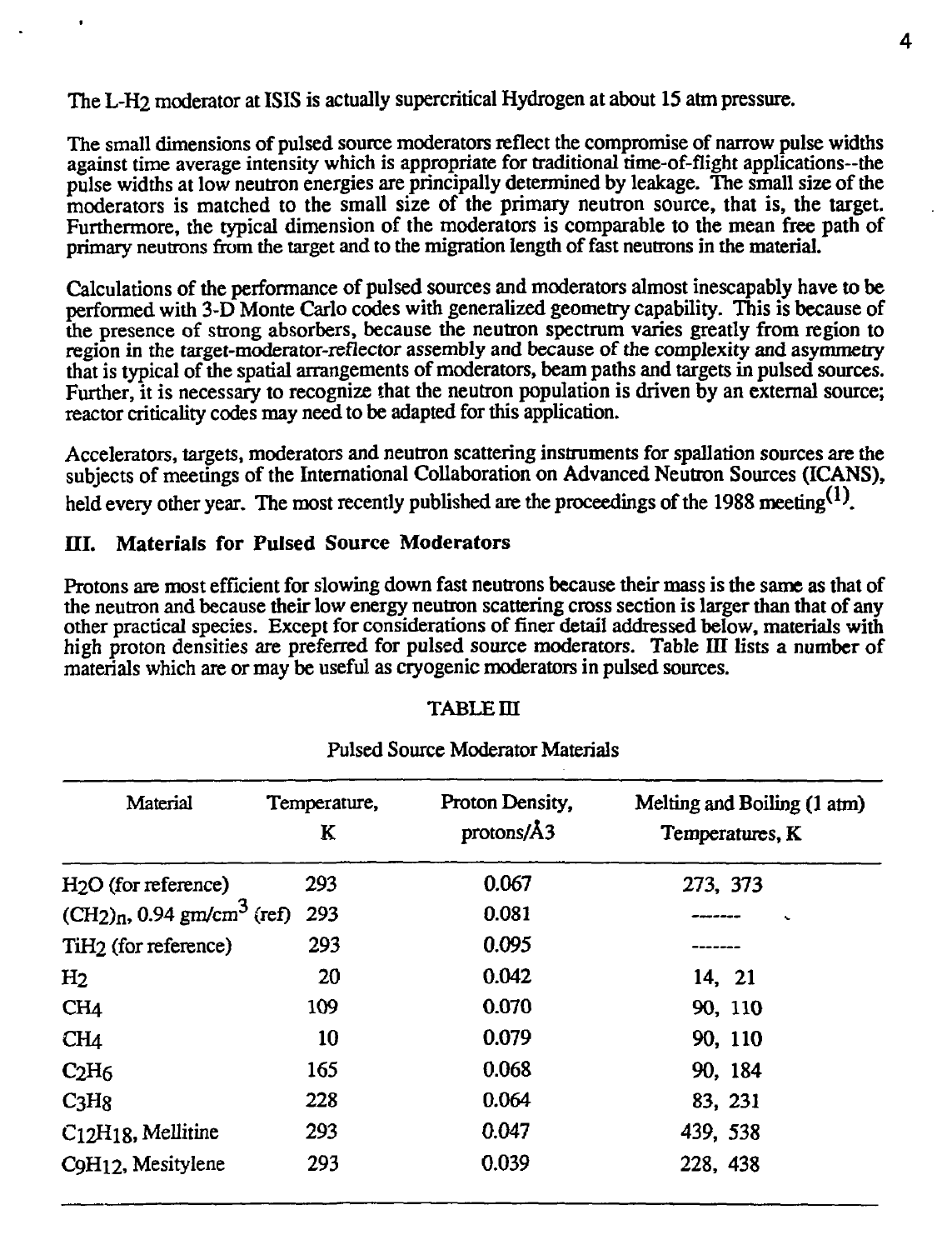Water (ice), polyethylene and metal hydrides in and of themselves are not effective cryogenic moderators materials because they have too few low frequency modes to provide efficiently for the final stages of thermalization; although their proton densities are quite high. Liquid Hydrogen is quite good in this regard, but the large  $(15 \text{ meV})$  rotational level spacing makes for large differences in the scattering between the low temperature para form and the normal ortho-para mixture; its low proton density leads to broad pulses of short wavelength neutrons. Liquid and solid methane are very attractive because of their good low-temperature therrnalizing power, and have high proton densities as well. Ethane and propane are similarly attractive, with even lower rotational level spacings than methane, but have fewer rotational modes per proton than methane. Mellitine and mesitylene have freely rotating methyl groups but even fewer low frequency modes per proton and lower proton densities. They are attractive because they remain in condensed form at room temperature.

# IV. Cooling Systems

The cooling systems of cryogenic moderators in pulsed sources are typically smaller than those in reactors, having a capacity of a few tens or hundreds of watts because of the smaller heat loads. Figure 2 illustrates three types, the recirculating liquid system, the recirculating liquid-gas system and the stationary system.



Figure 2a, Recirculating liquid system.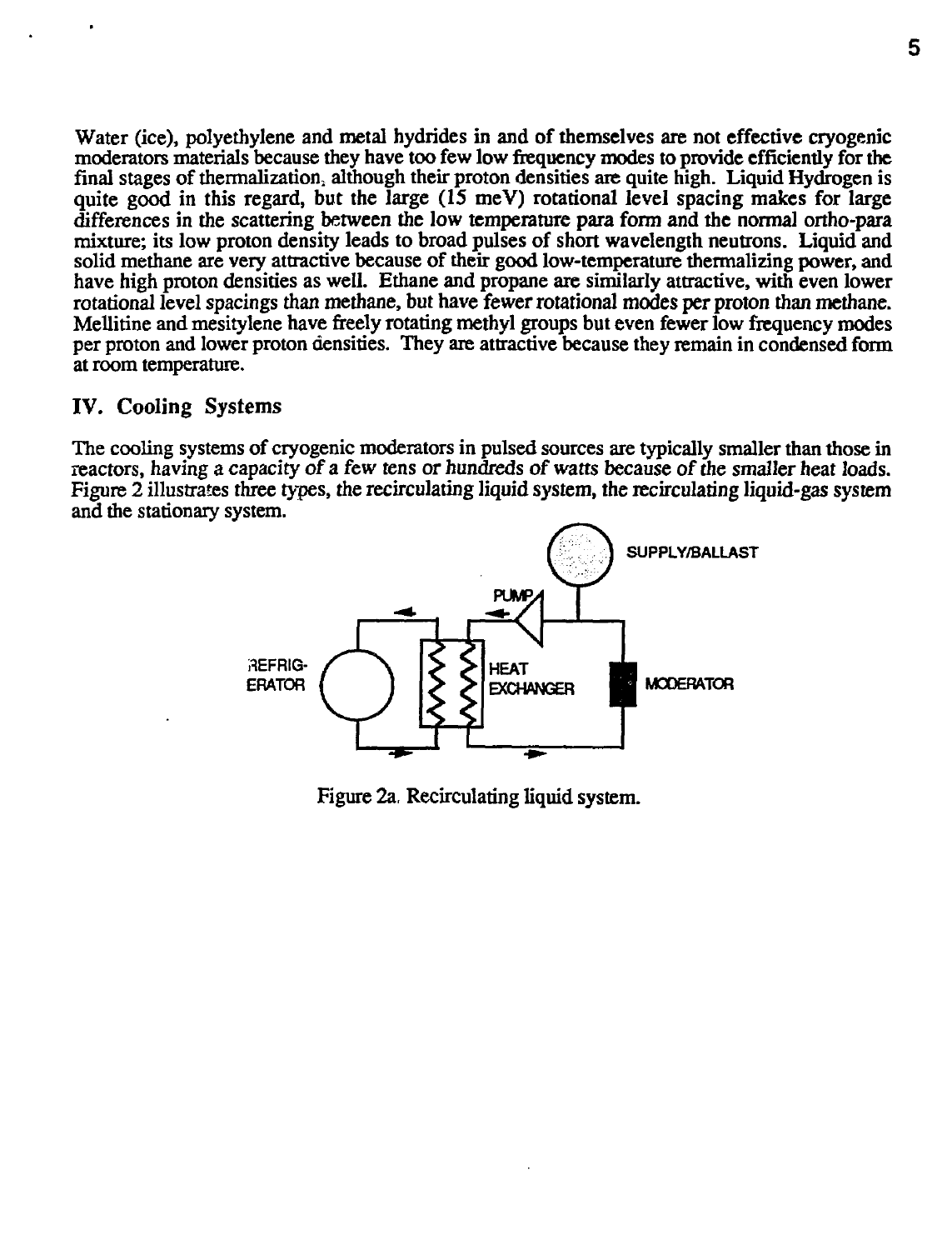

Figure 2b. Recirculating liquid-gas system.



Figure 2c. Stationary moderator system.

The "C" moderator in IPNS is a stationary system which can be filled with either Hydrogen or methane; cooling is provided by a 300 watt closed cycle Helium liquefier. The "F" and "H" moderators in IPNS are circulating liquid-gas systems; cooling is provided by evaporating liquid Nitrogen, through an intermediate loop of Helium gas. Both the liquid Hydrogen and the liquid methane moderators in ISIS are circulating liquid systems; cooling is provided by closed cycle Helium refrigerators. The liquid Hydrogen moderator in LANSCE is a circulating liquid system, also cooled by a closed cycle Helium refrigerator. The solid methane moderator in KENS is a stationary system, cooled by a Displex closed cycle Helium refrigerator. The liquid Hydrogen moderator in ZING-P' was a naturally circulating thermosyphon system.

The low thermal conductivity of hydrogenous solids at cryogenic temperatures requires that measures be taken to transport heat from within the moderators. Figure 3 illustrates two ways in which this has been accomplished.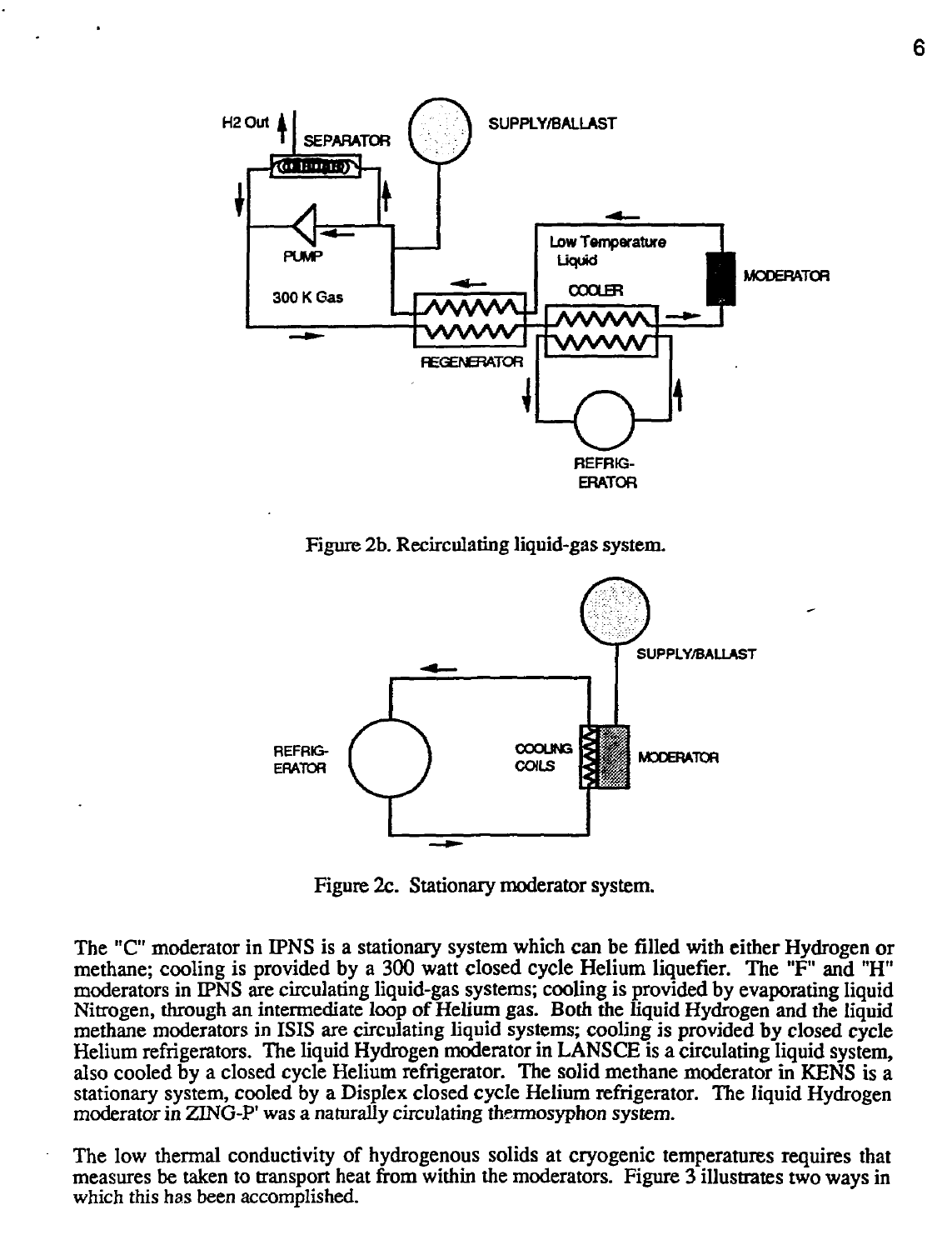

Figure 3a. The KENS internal cooling system for solid methane.



Figure 3b. The IPNS internal cooling system for solid methane and liquid Hydrogen.

# V. Radiation Damage

Aside from its eventual appearance as sensible heat, nuclear radiation, neutrons and gamma rays, produces chemical changes in cold moderator materials. In some cases this is harmless, but in other cases this leads to accumulation of troublesome products, and in solid methane it leads to temperature instabilities and damaging pressure excursions.

# Hydrogen

Fast neutron and gamma ray interactions in Hydrogen H2 and D2 produce recoiling free protons and deuterons,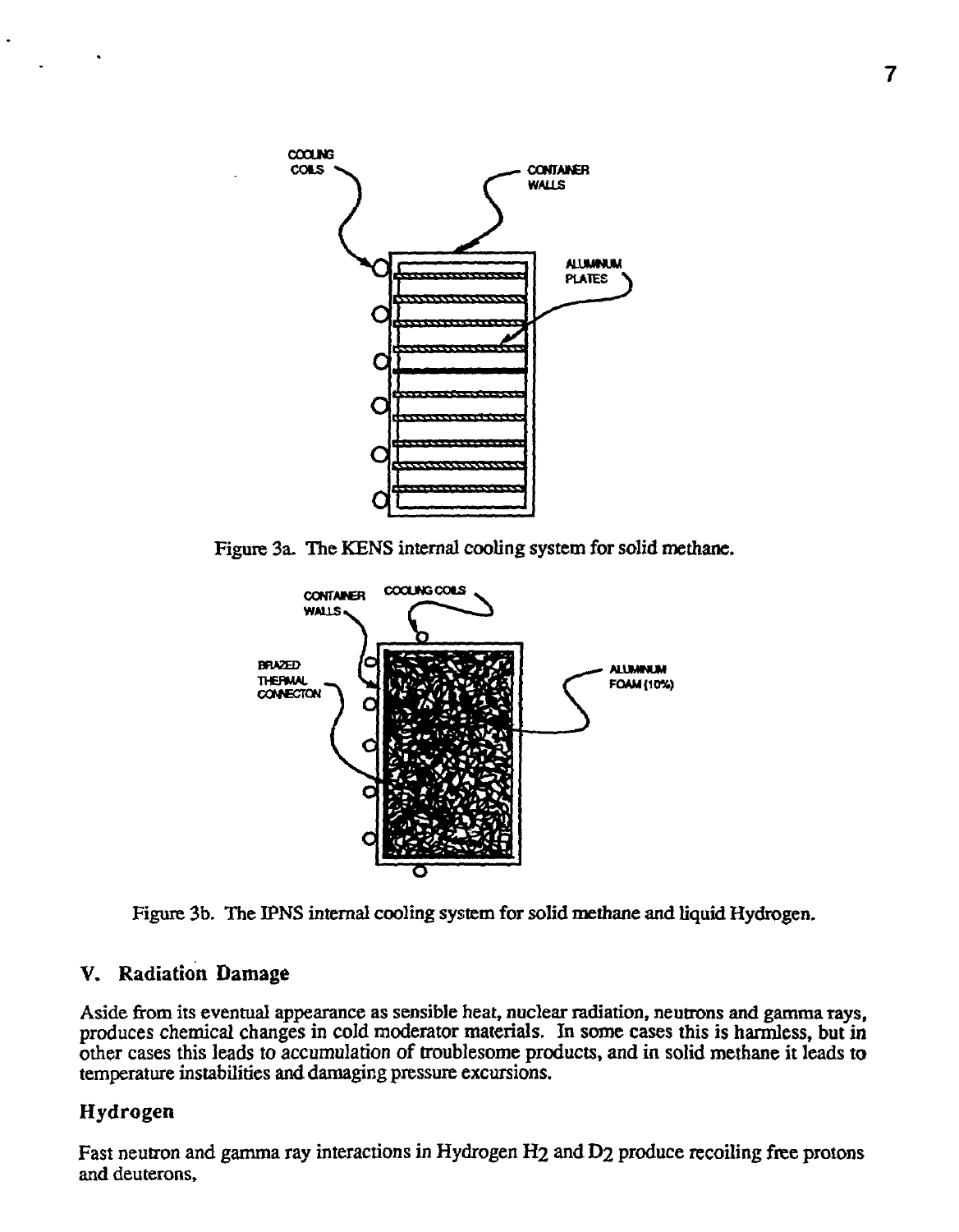$$
n_f, \gamma
$$
  
H<sub>2</sub>  $\longrightarrow$  H + H (a) (a)

Recoiling protons can induce the same reaction as they slow down. In both the liquid and the gas the products harmlessly and rapidly recombine due to die fast diffusion of the ions

$$
H + H \longrightarrow H_2 + heat \tag{b}
$$

I do not know how rapidly this recombination takes place in the low temperature solid.

### **Hydrocarbons** (e.g. **CH4)**

In methane and other hydrocarbons the principal initiating radiolysis reaction is (for example in methane)

$$
n_1, \gamma
$$
  
CH<sub>4</sub> ---  $\rightarrow$  CH<sub>3</sub> + H (c)

which is rapidly followed by recombination according to

$$
H + H \longrightarrow H_2 + \text{heat} \tag{b}
$$

from which H2 accumulates and also according to

$$
H + CH_4 \cdots \rightarrow CH_3 + H_2 + heat
$$
 (d)

which takes place rapidly and produces more CH3, and

$$
CH_3 + CH_3 \longrightarrow C_2H_6 + heat
$$
 (e)

In liquid (and gas) the recombination according to (e) takes place quickly due to the rapid diffusion of methyl radicals. In the solid the diffusion rate can be very slow, leading to long-term storage of chemical energy which can be released upon externally induced warming or externally controlled changes in the coupling of the cooled material to the coolant, or released spontaneously after building up to critical concentrations. This is the origin of the "burping" phenomenon which is discussed further below.

Recombination according to (e) is not the only possible result. It has been known for a long time that in gaseous methane a single initiating event can lead to recombination into quite heavy hydrocarbons, up to about 20 carbons long, albeit with lower probability than (e). We have observed this in liquid methane, where the heavier products build up more-or-less in proportion to the time or accumulated dose. This is evidence for the direct formation of heavier hydrocarbons as opposed to a sequential buildup which would lead to  $t^n$  behavior of the concentration of, say,  $\overline{C_nH_x}$ . Although the intermediate weight hydrocarbons are volatile and soluble in methane and have thermophysical properties rather like methane (see Table II), the heavy hydrocarbons can rapidly exceed solubility limits and collect in pipes and elsewhere to obstruct flows and inhibit heat transfer. Table TV shows the results of gas chromatographic analysis of the contents of the circulating loop of the IPNS "F" moderator system, after one week's operation starting with a

 $\sim$   $\sim$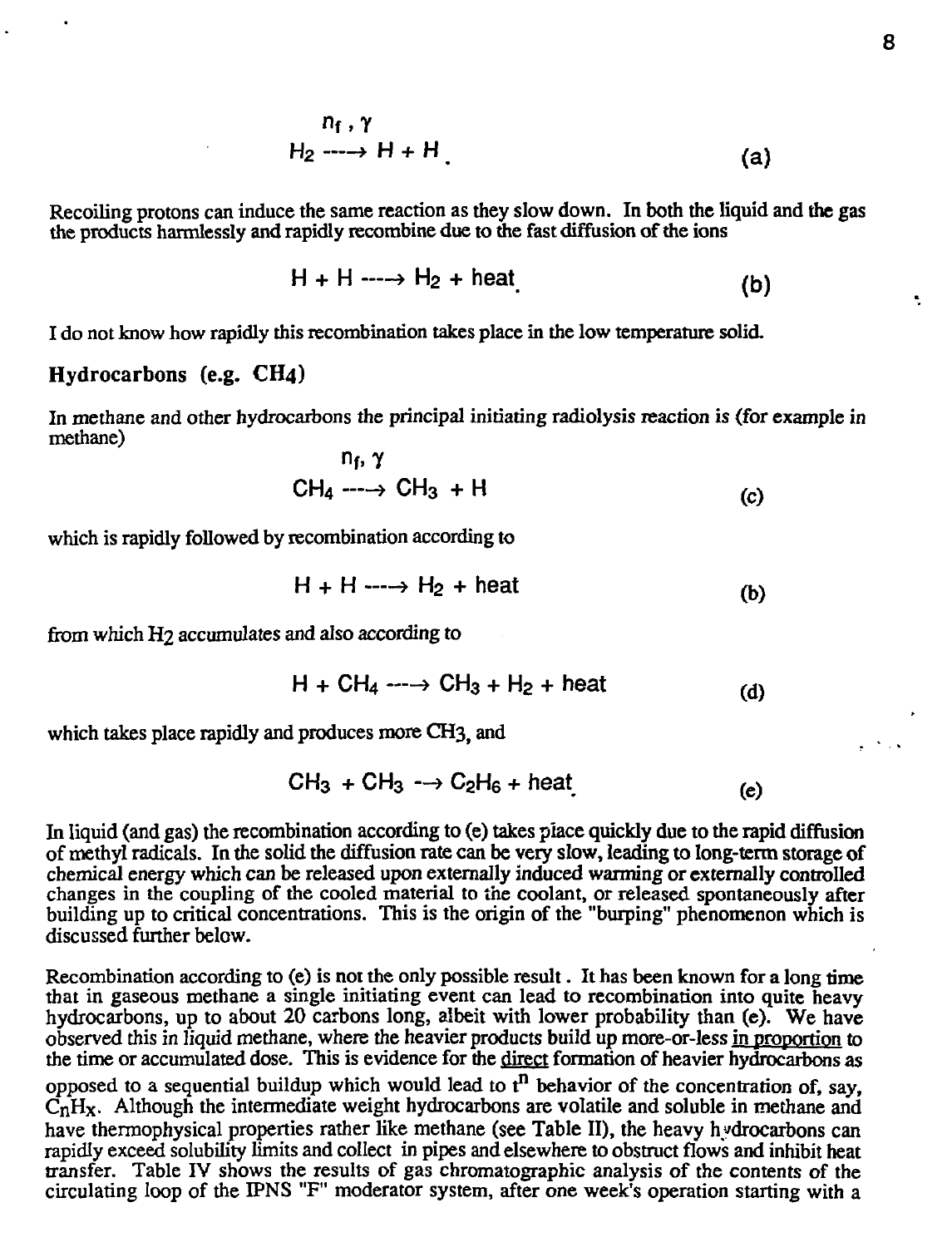fresh charge of pure methane. The accelerator delivered an average current of  $15 \mu A$  to the Booster Target; the H<sub>2</sub> separator was not in operation.

# TABLE IV.

Molar Concentrations of Compounds in Gas from the Circulating Side of the 1PNS "F" Moderator After One Week of Operation at 15 uA with the Booster Target

| Material                                                                                            | Concentration                           |  |
|-----------------------------------------------------------------------------------------------------|-----------------------------------------|--|
| H <sub>2</sub><br>CH <sub>4</sub><br>C <sub>2</sub> H <sub>4</sub><br>C <sub>2</sub> H <sub>6</sub> | 22.6 %<br>75.2%<br>$< 0.16 \%$<br>1.50% |  |
| C <sub>3</sub> H <sub>8</sub><br>CAH <sub>10</sub>                                                  | 0.39~%<br>$< 0.07 \%$                   |  |

The distribution of radiolysis products seems to be different in solid methane than it is in liquid methane, based on analyses of the volatile products of irradiation in liquid and solid moderators in IPNS.

H2 can accumulate beyond the solubility limits both in the liquid and in the solid material. In circulating liquid methane systems the Hydrogen-rich vapor phase, even at the level of a few mole percent H<sub>2</sub>, can accumulate to exclude a significant fraction of the liquid phase, due to the low density of the vapor. In solid methane excess H2 collects but has a low vapor pressure at temperatures below about 20 K. When the temperature rises, Hydrogen trapped in the solid exerts its higher vapor pressure on the entire solid and its container. If the container is insufficiently compliant and the compressibility of the solid is insufficient to accommodate the expansion of trapped Hydrogen, the resulting stresses can cause the container to fail. This has happened in IPNS, once in a single event which led to very high pressures, and in other instances where numerous stress cycles led to fatigue failures.

# **Water**

In water (H<sub>2</sub>O or D<sub>2</sub>O) radiolysis leads to formation of H<sub>2</sub> (D<sub>2</sub>), OH radicals, O<sub>2</sub>, O<sub>3</sub> and possibly H2O2 as stable or metastable products. At low temperatures energy can be stored in the form of these reactive species as in cold solid methane. Even though the only eventual stable product of recombination is again water (unless some product is removed), the potential for release of stored energy and for pressure increases due to expansion of trapped gases is similar to that in solid methane.

# **Degradation of Performance**

In addition to causing operational problems, radiation damage effects of various kinds accumulate to degrade the neutronic performance of most materials, largely because of the loss of bound protons and partly because of the formation of Hydrogen and heavy hydrocarbons. This is most important in the case of solid moderators, such as polyethylene and solid methane<sup>(2)</sup>.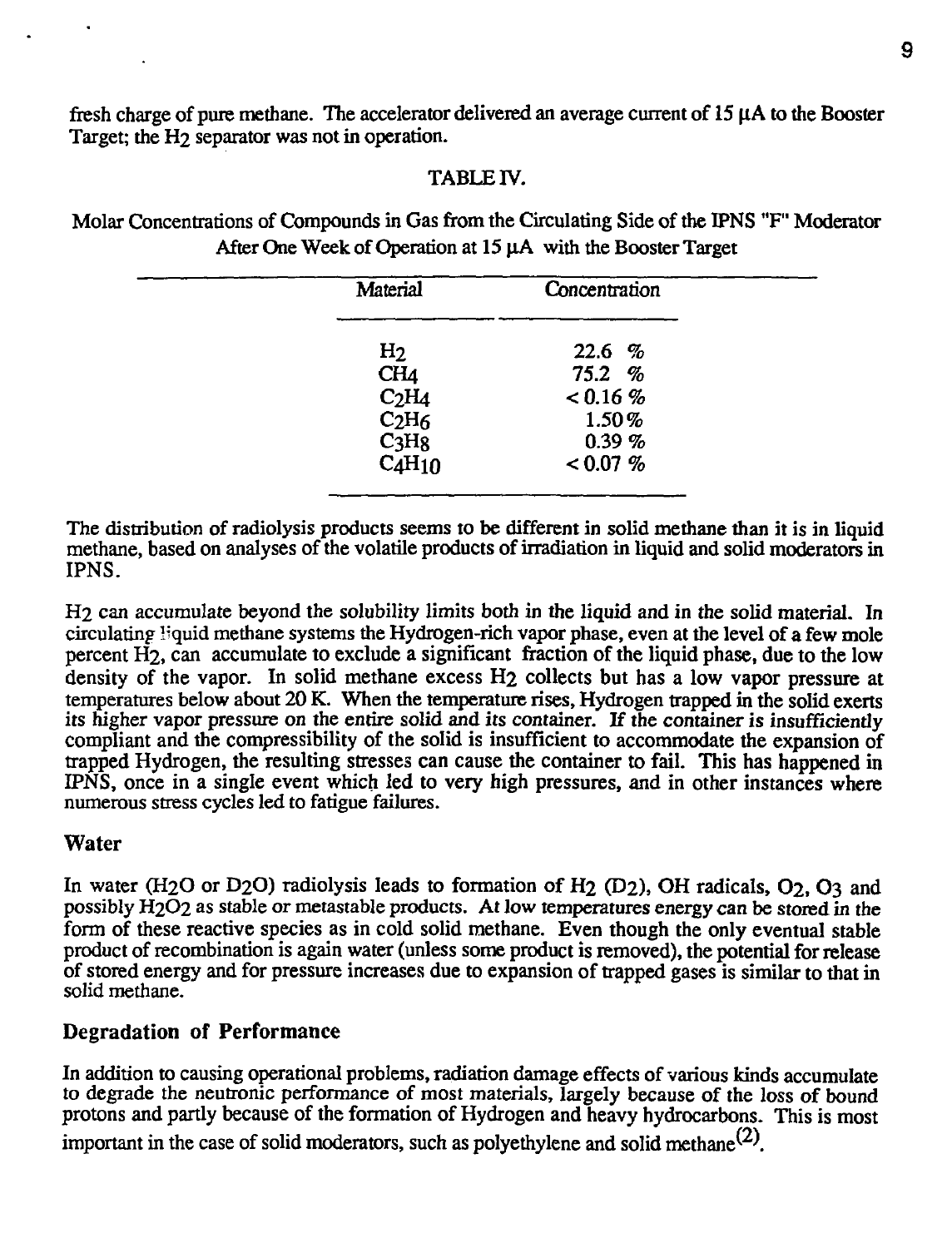# **VI. Wavelength Spectra**

Of the two principal measures of the performance of pulsed source cold moderators, spectra and pulse shapes, the wavelength spectra are easiest to measure. Figure 4 shows the usual arrangement.





The time average counting rate in the detector  $C(t)$  per unit time-of-flight t is

$$
C(t) = An(\lambda)\varphi(\lambda)(h/mL) + B \tag{1}
$$

where B is the background (primarily due to delayed neutrons from fissionable targets), A is the area of the beam incident on the detector, $\eta(\lambda)$  is the detector efficiency for neutrons of wavelength  $\lambda$ ,  $\varphi(\lambda)$  is the time average flux per unit wavelength at the location of the detector, (h/m) =

3955.4 A-m/sec is the ratio of Planck's constant to the neutron mass, L is the distance from the moderator surface to the mean position of the detector and (ignoring wavelength dependent emission time delays and shifts of the mean detection position)

$$
t = (h/mL)\lambda \tag{2}
$$

In this context it is conventional to express fluxes as functions of the energy  $E$ ,

$$
E = (l^2/2m)/\lambda^2
$$
 (3)

where in practical units  $(\hat{H}/2 \text{ m}) = 81.787 \text{ meV} \cdot \hat{A}^2$ . The flux per unit energy of E) is related to the flux per unit wavelength

$$
\phi(E) = (\lambda/2E)\phi(\lambda) \tag{4}
$$

The flux is related to the "beam current" of the moderator  $\mathbf{i}(\mathsf{E})$  (in analogy with light sources,  $\mathbf{i}(\mathsf{E})$ ) is a luminous intensity, equal to the total number of neutrons per unit time per unit energy, per steradian in the direction of the beam)

$$
\phi(E) = i(E)/L^2 \tag{5}
$$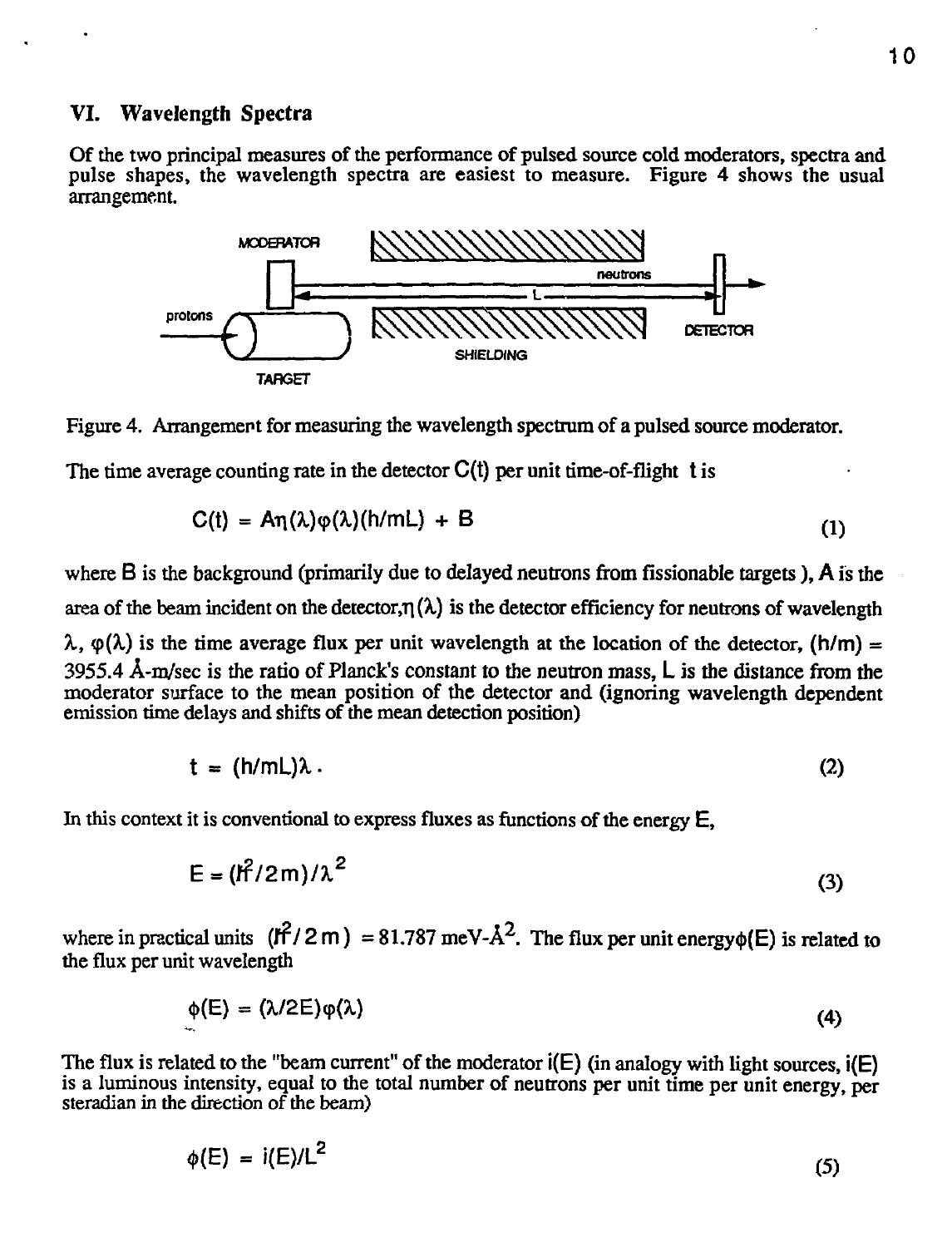which is an intrinsic property of the moderator. When the detector is a low efficiency "1/v" detector,

$$
\eta(\lambda) = K\lambda,\tag{6}
$$

where K is a constant, and the counting rate is proportional to  $E\phi(E)$ 

$$
C(t) = 2AK(h/ml)E\phi(E) \alpha E\phi(E).
$$
 (7)

Ignoring corrections due to the attenuation of neutrons by air or structural material in the beam (or assuming that these corrections have been made) the flux can usually be accurately represented

$$
\phi(E) = \phi_{MB}(E) + \phi_{SD}(E). \tag{8}
$$

except in the important case of liquid hydrogen moderators.  $\phi_{MB}(E)$  is a Maxwellian function

$$
\phi_{MB}(E) = (E/E_T^2) e^{-E/E_T} \phi_{Th}, \qquad (9)
$$

with mean energy (the "thermal energy")

$$
E_T = k_B T_{\text{eff}}.\tag{10}
$$

 $k_B = 0.086165$  meV/K is Boltzmann's constant and  $T_{eff}$  is the "effective temperature" of the distribution, which is always greater than the physical temperature of the moderator.  $\phi_{MR}(E)$  is normalized

$$
\int_0^\infty \phi_{MB}(E)dE = \phi_{Th} \tag{11}
$$

where  $\phi_{\text{Th}}$  is the time average "thermal" neutron flux. In the case of small moderators, especially liquid Hydrogen moderators, the low energy flux distribution is not of Maxwellian form. (It is beyond the scope of this paper to discuss the origin of this phenomenon and some of the general features of the time and wavelength distributions which are the basis of the present discussion. Underlying is the extensive theory of time-dependent neutron thennalization. The reader interested in further exploration may profitably consult, for example, the excellent treatise of Williams<sup>(3)</sup> or the illuminating discourse by Parks, Nelkin, Beyster and Wikner $(4)$ )

 $\phi_{SD}(E)$  is a "slowing-down" function

$$
\phi_{SD}(E) = (1/E)(E/E_{Ref})^{\alpha} \Delta_1(E) \Delta_2(E) \phi_{epi} , \qquad (12)
$$

where  $\phi_{epi}$  is the time average epithermal neutron flux, a constant given by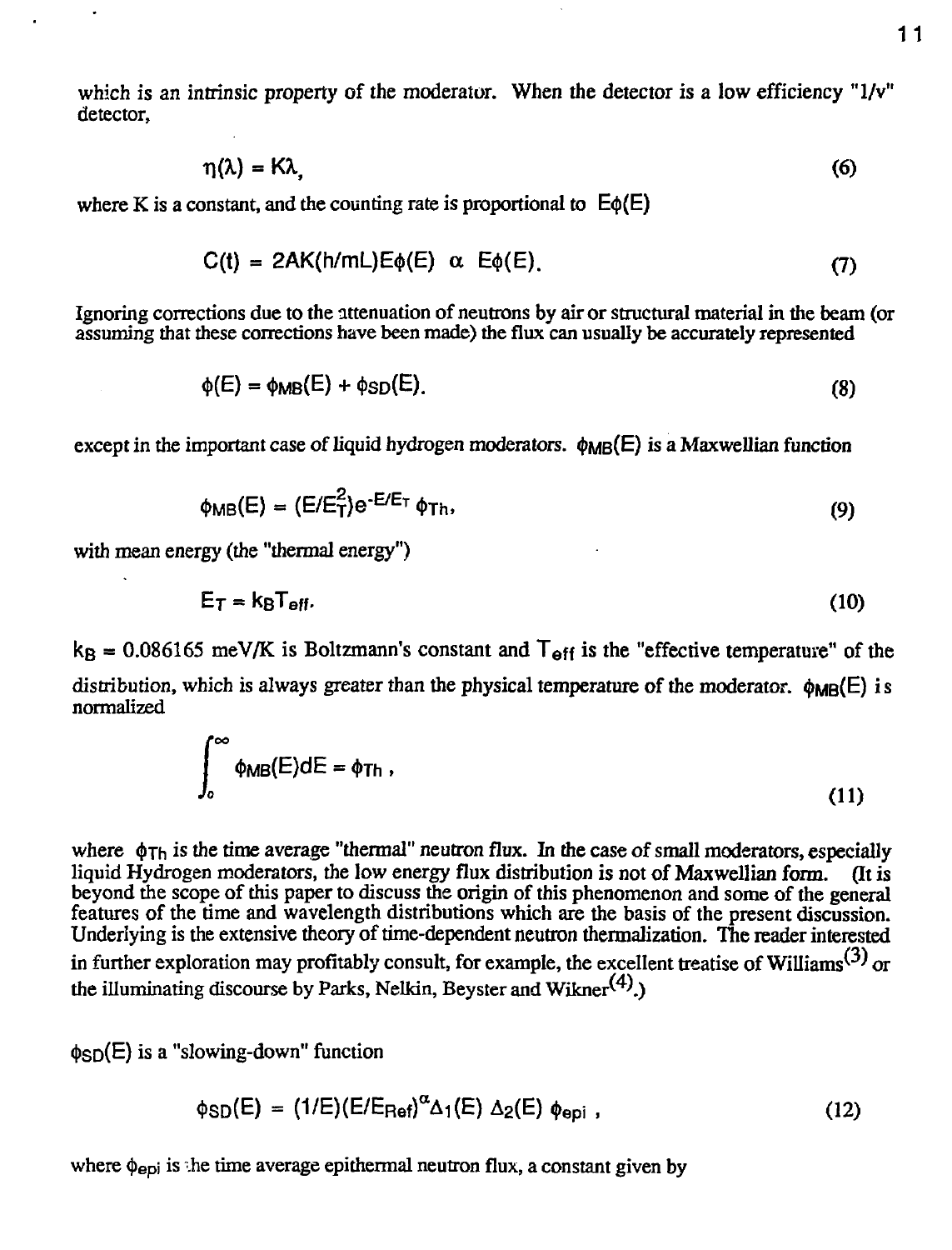$$
\Delta_1(\mathsf{E}_{\mathsf{Ref}}) \; \Delta_2(\mathsf{E}_{\mathsf{Ref}}) \; \phi_{\mathsf{epi}} = \mathsf{E}_{\mathsf{Ref}} \; \phi_{\mathsf{SD}}(\mathsf{E}_{\mathsf{Ref}}) \; . \tag{4.713}
$$

Ep<sub>ef</sub> is an arbitrarily chosen reference energy, conventionally 1. eV, and  $\alpha$  is the "leakage" exponent, a positive number usually less than  $\overline{0.1}$ .

 $\Delta_1(E)$  is the "joining function". Several empirical forms have been used to represent  $\Delta_1(E)$ ; we use a generalization of Westcott's joining function,

$$
\Delta_1(E) = \frac{1}{1 + (E_{\rm co}/E)^s} \,, \tag{14}
$$

where s is the "cutoff exponent" and  $E_{\infty}$  is the "cutoff energy"; usually around  $E_{\infty} \approx 5.0$  E<sub>T</sub>. To avoid an infrared catastrophe,  $s > 2 - \alpha$ , but usually  $s \approx 5.0$ .

In methane it is necessary to account for a prominent bump in the spectrum presumably associated with the high frequency vibrational modes of the molecule. We have characterized this bump entirely empirically in the form of a stretched Gaussian function

$$
\Delta_2(E) = 1 + \text{Ce}^{-\left(E^{\text{p}} - E_{\text{B}}^{\text{p}}\right)^2 / 2\sigma^2}
$$
\n(15)

where  $E_B$  is the energy at which the bump appears,  $p$  is the stretching exponent which we find is around  $-2/3$  but do not refine in least squares analysis, and  $\sigma$  is the width parameter. The coefficient C represents the amplitude of the bump.

Usually,  $2 < \phi_{Th}/\phi_{epi} < 5$ ., a much smaller ratio than is characteristic of steady reactor sources, therefore pulsed sources provide useful fluxes of neutrons at wavelengths far shorter than the peak of the Maxwellian. For most pulsed sources, the time-average epithennal neutron flux is around

 $\phi_{\rm epi} \approx (3.x10^{-4}$  neutrons/ster/source neutron) x S/L<sup>2</sup> where S is the time average global leakage rate of neutrons from the primary source.

Nonlinear least-squares fitting algorithms usually converge rapidly and robustly to a well-fitting solution, given a sufficient range of time-of-flight data.

Figure 5 shows spectra for three different moderators. Each curve represents a function fitted to spectra corrected for attenuation in air and Aluminum, then recalculated with the corrections reapplied. Delayed neutron backgrounds are not shown, but represent about 2.8 % (with the Booster Target of IPNS, 0.44 *%* with the depleted Uranium target) of the total number, spread uniformly across the  $1/30$  <sup> $\mu$ </sup> second long time interval between pulses in IPNS. The relative magnitude of this background thus depends on the distance from the moderator to the detector in which the spectra are measured, but the fraction of delayed neutrons in the background is invariant.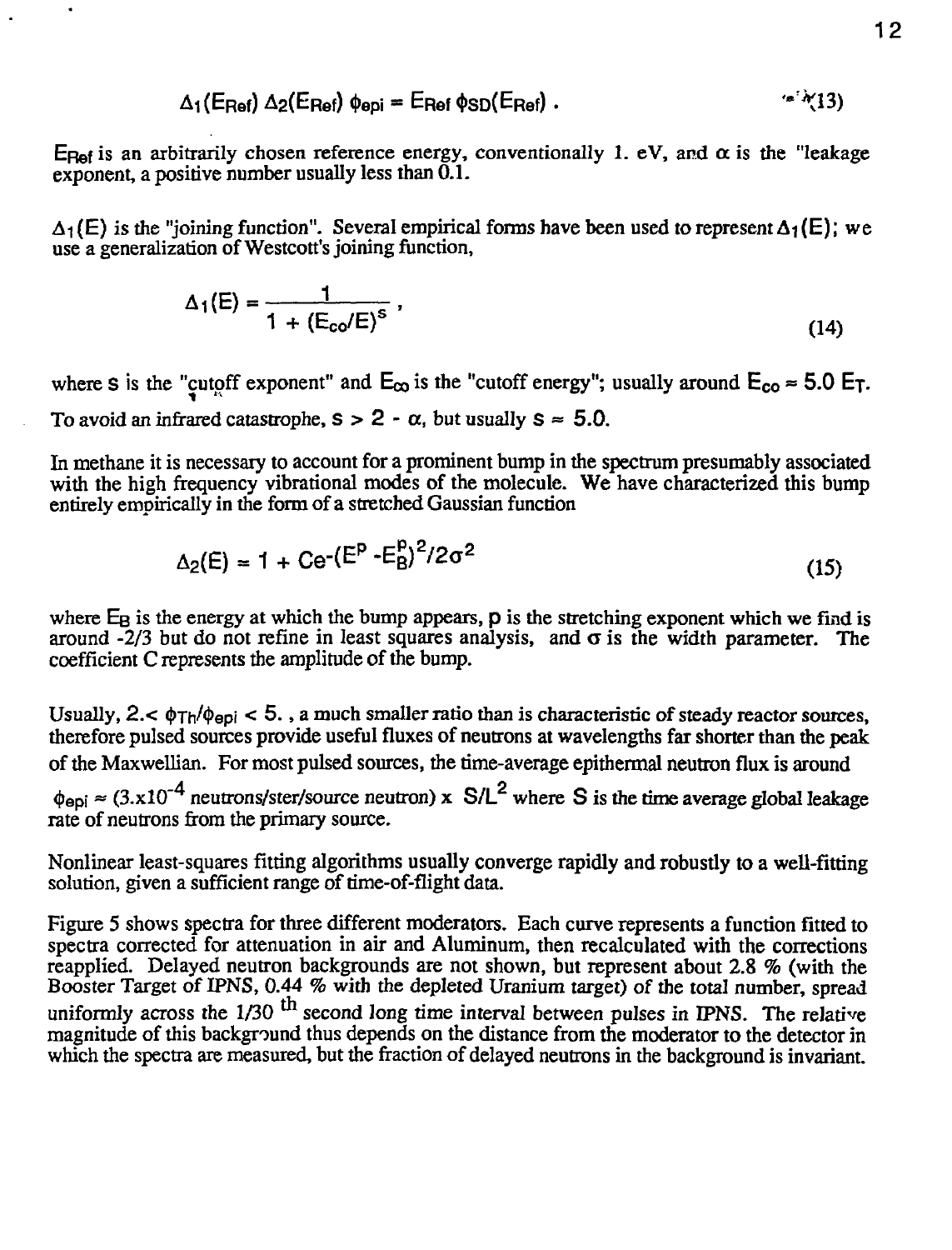

Figure 5. Comparison of flux spectra for 350 K polyethylene, 105 K liquid methane and 20 K grooved, solid methane.

Three spectra are shown, one for ambient temperature (about 350 K) polyethylene poisoned with .5 mm Cd 25 mm below the viewed surface, one for a 105 K liquid methane moderator similarly poisoned 17 mm below the surface and one for an unpoisoned, grooved, 20 K solid methane moderator. Comparing the polyethylene and liquid methane spectra in the range of the Maxwellian peak, two effects are visible: the peak of the Maxwellian is shifted in wavelength as expected according to the square root of the temperature ratio; the more severe poisoning of the liquid methane moderator leads to a significant loss of the integrated intensity in the Maxwellian, even so the flux of long wavelength neutrons from the liquid methane is about 3 times higher. Comparing the solid methane with the polyethylene reveals two effects: the 20 K moderator shifts the Maxwellian to still longer wavelengths, and the grooved, unpoisoned moderator produces a larger Maxwellian flux relative to the epithermal flux, with the result that in the limit of long wavelengths, neutron flux from the grooved, cold solid methane is more than 300 times greater than that from the room temperature polyethylene.

The discontinuity at 4.67A arises due to the [111] Bragg edge in the scattering cross section of Aluminum and is one of several such features caused by Aluminum windows and other structure in the beam; these serve as markers of the wavelength scale.

Reference (5) contains a survey of the effects of poisoning, cooling and materials choices upon the spectra and pulse shapes.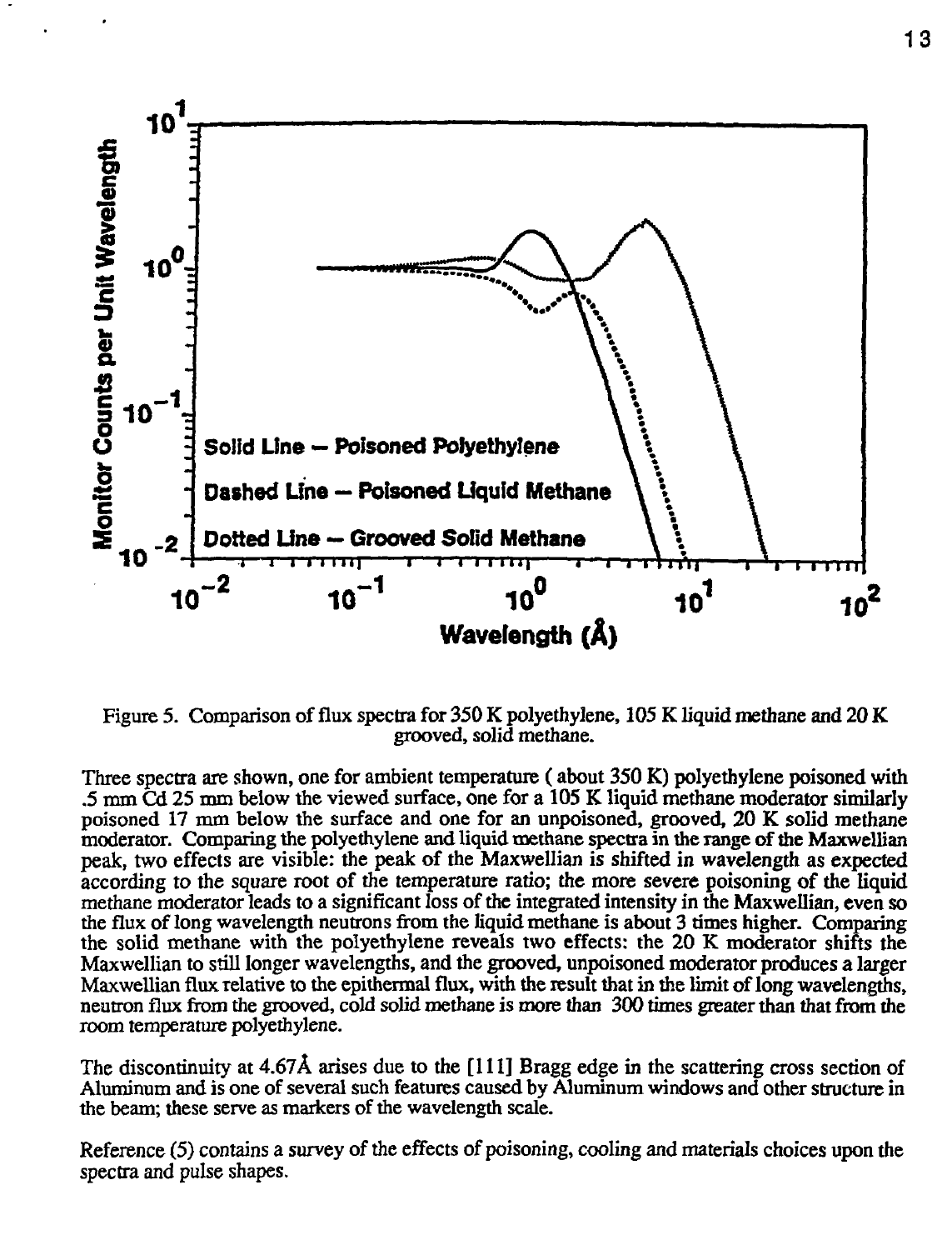# VII. Pulse Shapes (Emission Time Distributions)

For conventional time-of-flight applications, the width — indeed the detailed shape — of the pulse as a function of time is a defining factor in the resolution of instruments. In principle, the shape of the pulse of primary neutrons from the source broadens the pulse from a moderator, but since in all the operating pulsed spallation sources the primary source pulse width is quite short, this broadening is ignored in the present discussion. The pulse shapes are then entirely determined by the features of the moderators, and the pulse shape is a strong function of the wavelength. Reflectors surrounding the moderators also affect the pulse shapes, but effective decoupling reduces these effects to insignificance for neutrons with wavelengths in the range of interest and they are ignored here. It is useful to discuss pulse shapes in two regions, the short wavelength, epithermal range, and the longer-wavelength, thermal range.

Measurements of the Pulse Shape

The pulse of neurons emitted from the moderator is conveniently characterized by the time and wavelength distribution at the viewed surface. Measurements can be made remotely, using a "time- focussed" single crystal diffraction method $(6,7)$ , shown in Figure 6. The monochromating crystal is cut perpendicular to the [220] planes; the [111] planes are the reflecting planes.



Figure 6. Time Focussed Crystal Spectrometer arrangement for measuring the emission time distribution as a function of wavelength

With such an arrangement, using a thin crystal and a thin detector and having the proper relationships between the ratio of flight paths, moderator viewing angle, crystal cut and detector orientation angles and Bragg angle, the emission time distribution can be 'measured with negligible time broadening, even when viewing large areas of moderator, crystal and detector. All allowed orders of the aligned reflection are seen, which enables separate determinations of the pulse shape for many wavelengths in a single setup. Cooling the crystal to low temperature enhances the intensity for short wavelengths by reducing the Debye-Waller exponent for high order reflections.

Pulse Shapes for Short Wavelengths.

For short wavelength neutrons, the shape of the pulses is closely approximated by the function describing slowing down in infinite hydrogenous moderators,

$$
i(t,\lambda) = (a(\lambda)t)^2 e^{-a(\lambda)t} i(\lambda)/2a(\lambda)f,
$$
 (16)

where  $j(\lambda)$  is the time average beam current per unit wavelength, f is the source pulsing frequency and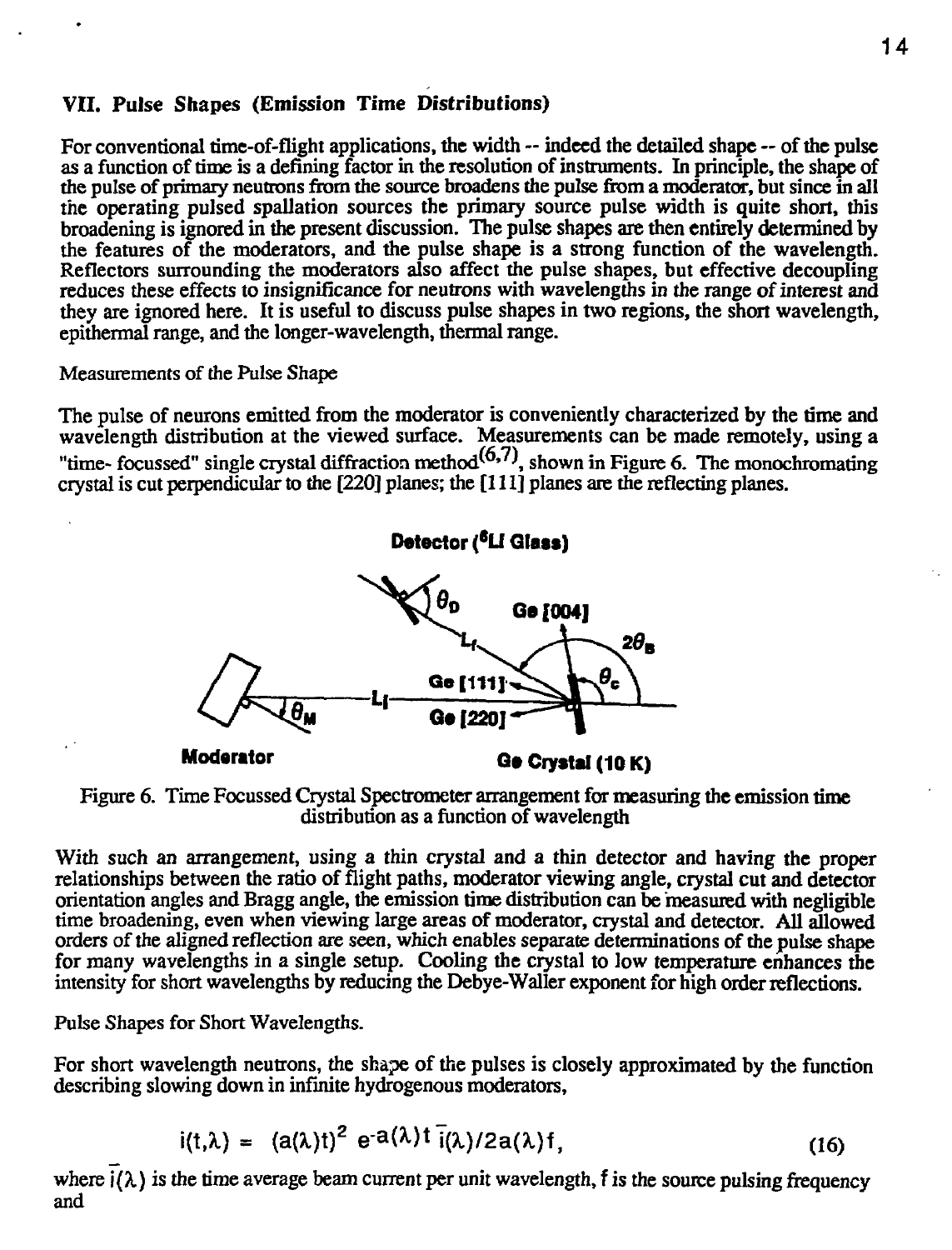$$
a(\lambda) = \nu \Sigma_{s}(\lambda) \tag{17}
$$

in which v is the neutron speed and  $\Sigma$ <sub>s</sub>( $\lambda$ ) is the macroscopic proton scattering cross section. The pulse FWHM is 3.394/a( $\lambda$ ) and the pulse standard deviation is  $\sqrt{3}/a(\lambda)$ , and is therefore inversely proportional to the proton density. For short wavelengths, the cross section is constant, so the pulse width is proportional to the wavelength.

For longer-wavelength neutrons, in the range of the Maxwellian, the pulse shape is dominated by the exponential decay of the fundamental eigenfunction of the neutron distribution in the moderator. The pulse has a sharp rising edge which reflects partly the rise of the slowing down function, and partly the convolution of that function with an abruptly tumed-on falling exponential. Susumu Ikeda <sup>(1)</sup>found that the function represented schematically in Figure 7 fits room temperature polyethylene pulse shapes very well.



Figure 7. Ikeda's function.

The asterisk denotes convolution.  $\delta(t)$  is the delta function,  $\beta$  is a constant,  $F(\lambda)$  is the wavelength-dependent fraction of the intensity in the exponentially-decaying "storage" term and (1

 $- R(\lambda)$ ) is the fraction in the slowing-down term. This function does not fit the pulse shapes for liquid methane as accurately as it does for those of polyethylene—a third term seems to be required in this form The form fitted to data for unpoisoned liquid methane by Taylor and Robinson<sup>(8)</sup>. shown in Figure 8,



Figure 8. The function of Taylor and Robinson.

fits the data reasonably well. Here,  $\alpha$ , t<sub>o</sub> and  $\sigma$  as well as R depend on the wavelength;  $\beta$  is a constant smaller than  $\alpha$ . More work needs to be done in characterizing these distributions. Figure 9 shows the shapes of pulses from a poisoned liquid methane moderator and from a poisoned ambient temperature polyethylene moderator, for 2.843 A and 1.137 A neutrons. The polyethylene had degraded after lengthy irradiation, and the liquid methane was somewhat less dense than theoretical because of frothing which arose because of the accumulation of Hydrogen vapor in the container.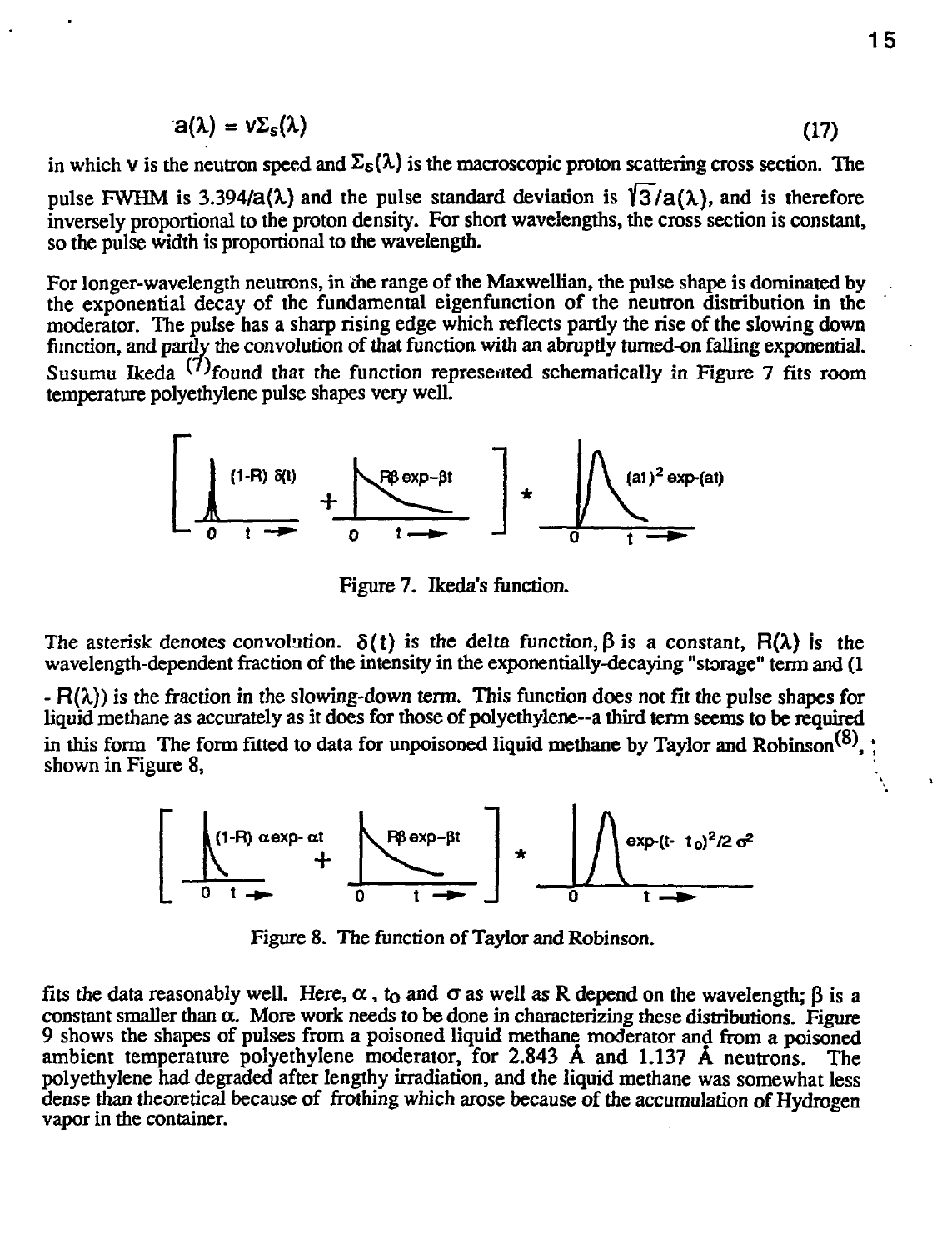

Figure 9. Pulse shapes at two wavelengths for an ambient temperature polyethylene moderator poisoned with .5 mm Cd, 22 mm beneath the viewed surface, and for a liquid methane moderator, poisoned 17 mm beneath the viewed surface.

The poisoning, which is at different depths in the two moderators, mainly affects the length of the decaying tail on the pulses. The pulse width and the integrated intensity of the pulse are adjustable by changing the poison depth. The pulse of 1.137 A neutrons from the liquid methane is a sample from the epithermal distribution; it does not exhibit much of the slowly decaying exponential, which still influences the pulse of 1.137 A neutrons from the ambient temperature moderator. The remarkable feature of these distributions is the sharpness of the leading edge of the pulse, which leads to a gain in information in terms of spectrometer resolution. Neutrons thermalize faster in methane than in polyethylene, evidently because of the presence in methane of the rich distribution of low energy modes of excitation,. This produces a much sharper leading edge on the pulses of low energy neutrons from methane than from polyethylene. Figure 10 shows the full width at half maximum of the pulses from the same two moderators, as functions of wavelength. The FWHM is a crude measure of the pulse shapes and does not reveal their details, in particular the sharp leading edges, but the figure shows the general trend of the pulse widths.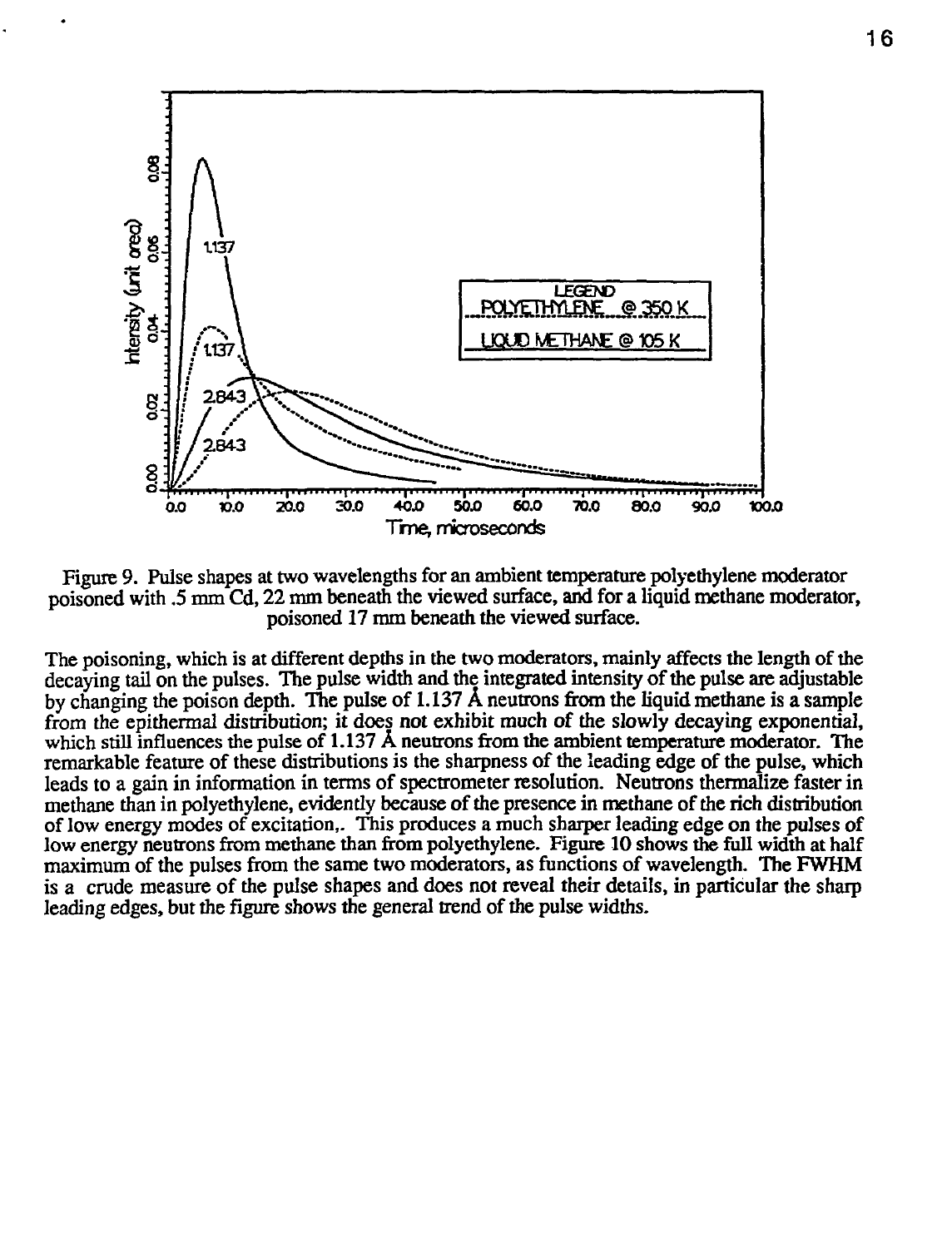

Figure 10. The Full Width at Half Maximum of pulses from a poisoned ambient temperature polyethylene moderator and from a poisoned liquid methane moderator, vs wavelength. The curves are physically-motivated rational polynomials fitted to the data.

At the shortest wavelengths, the pulse widths are proportional to the wavelength. At longer wavelengths, the pulse widths rise, reflecting the presence of the exponentially-decaying fundamental eigenfunction. At longest wavelengths, the pulse widths level off since the decay time of the fundamental mode is independent of wavelength. In the cold moderator, the desirable proportional region extends to longer wavelengths than in the ambient temperature moderator because the Maxwellian spectrum is confined to longer wavelengths. Best resolution in time-of-

flight, as measured by FWHM, occurs where FWHMA is smallest; this happens at the longest wavelengths.

# **VIII. Thermalization Properties of Cold Moderator Materials**

Eligible materials for cold moderators must exhibit a rich spectrum of low frequency modes which can absorb small quanta of energy, to enable neutrons to equilibrate at low temperature. All materials have low frequency acoustic wave modes or their equivalent, but only the low frequency tail of the Debye spectrum (in solids) or a small component of diffusive scattering (in liquids) is active at low temperatures and at low neutron energies. The best materials for pulsed source applications, in which the moderator is small, have additional low frequency molecular rotational modes, as for example in H<sub>2</sub> and CH<sub>4</sub>. Figure 11 shows the rotational level diagrams for H<sub>2</sub> and CH<sub>4</sub>.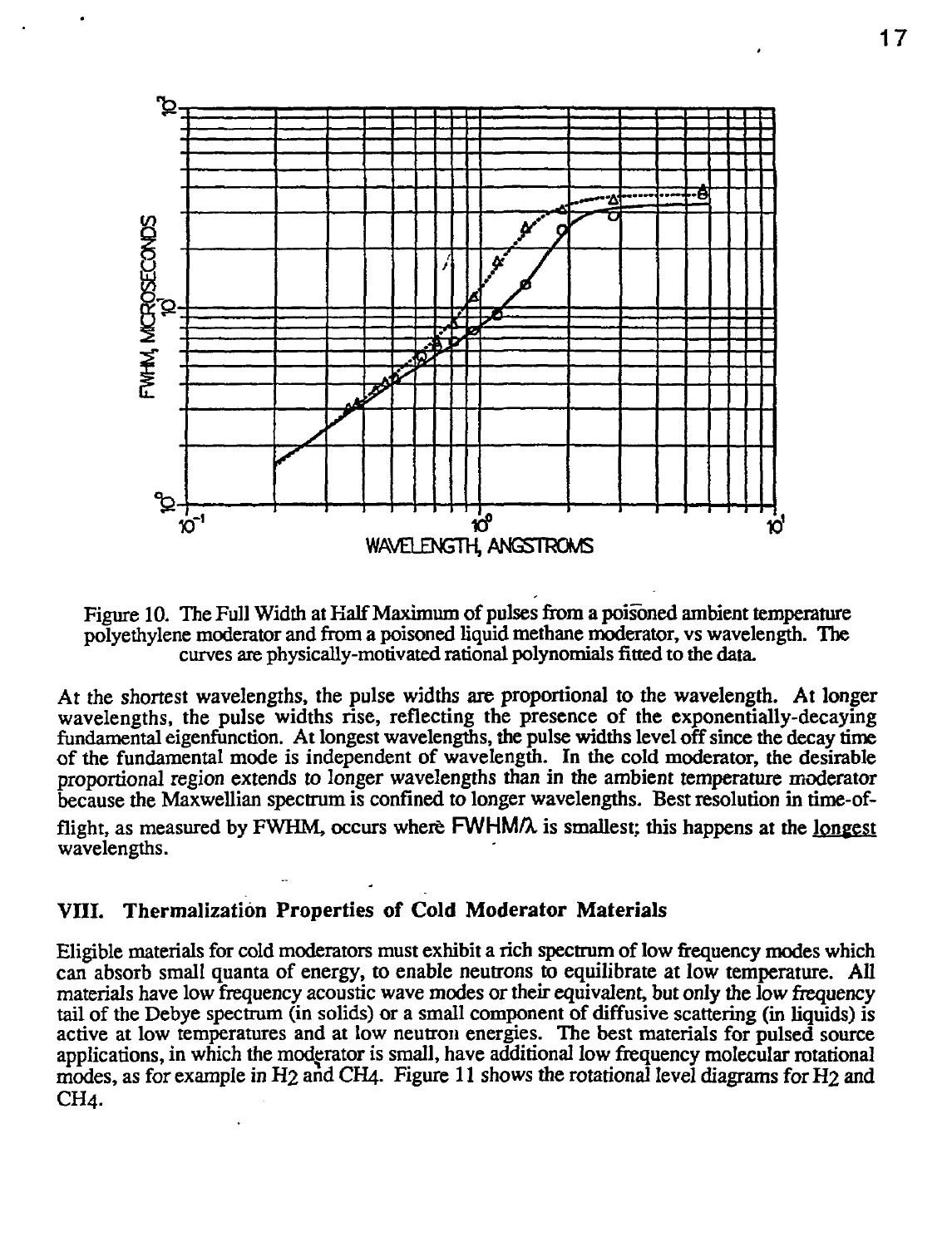

Figure 11. Rotational energy level diagram for hydrogen and methane.

Para Hydrogen, with even angular momentum quantum numbers has the lowest energy and at low temperatures is the predominant phase. However ortho Hydrogen is metastable and in the absence of catalysts requires many hours to convert to para Hydrogen. Neutrons induce the transition from para to ortho and can lose the roughly 15 meV energy difference between the  $J = 0$  and the  $J = 1$ levels; the minimum energy loss in scattering from ortho Hydrogen is 30 meV. Thus neutrons with energies below 15 meV energy cannot excite rotational transitions.

The total neutron scattering cross section is dramatically different for the two species. Figure 12 shows the total scattering cross sections of normal (ortho:para  $= 3:1$ ) and para Hydrogen as a function of neutron energy.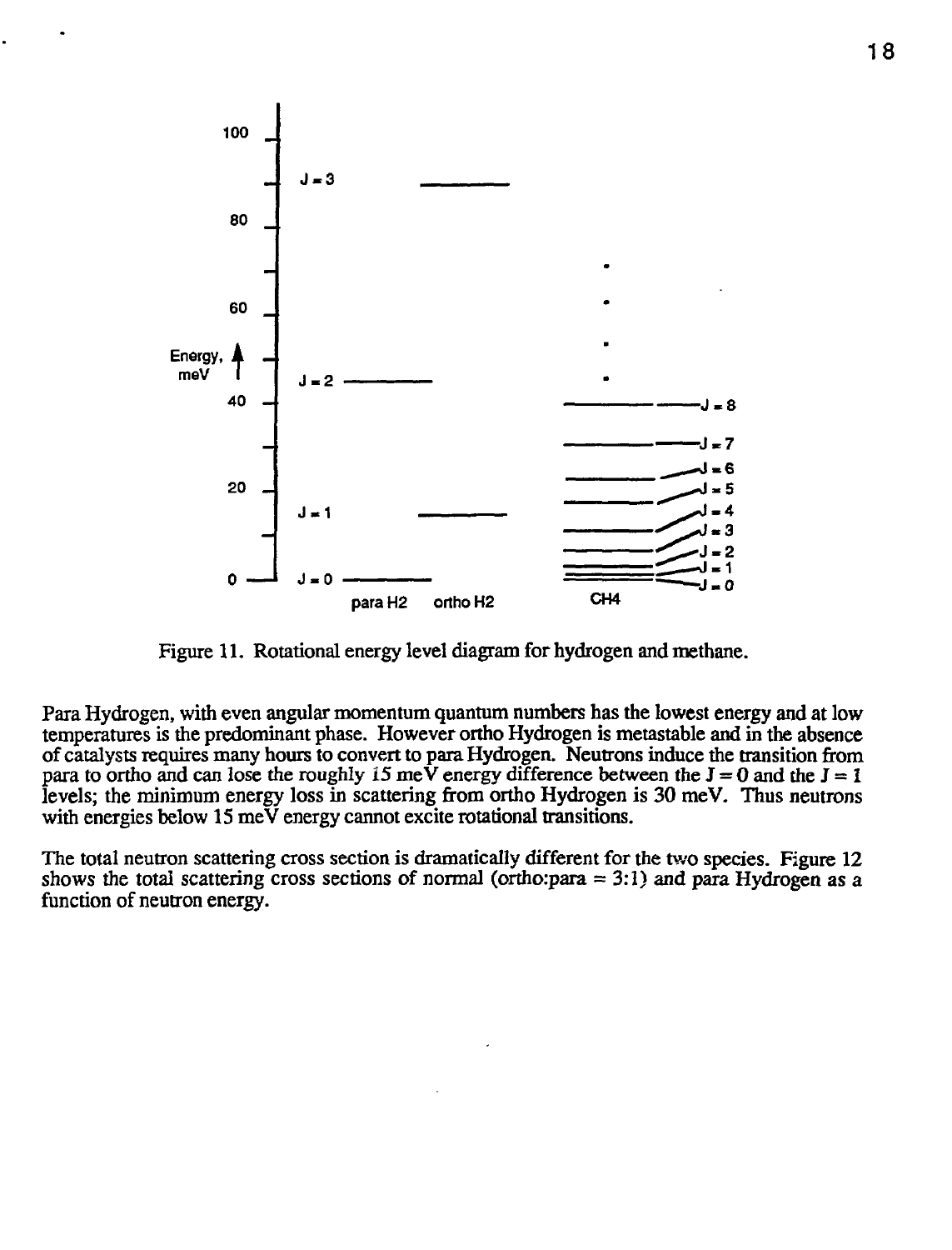

Figure 12. The total scattering cross sections of normal and para Hydrogen.

In ortho (and normal) H2 the scattering at low energies is elastic insofar as rotational excitations are concerned; only center-of-mass motions can absorb energy in scattering. In small moderators the inferior low energy inelastic scattering properties of para H2 are compensated somewhat by the low total cross section, which allows low energy neutrons to stream out once they have reached low energies. Figure 13 shows the inelastic scattering function of 9 K solid methane.



Figure 13. The scattering function of solid methane at 9 K, measured at scattering angle  $90^{\circ}$ scattering angle and for final energy 3.6 meV. The peaks at  $8,16$  and  $24 \text{ cm}^{-1}$  (1, 2, 3, meV) are rotational transitions of the nearly-free methane molecule.

The rotational peaks at 1, 2, 3 meV are responsible for the excellent thermalization properties of solid and liquid methane.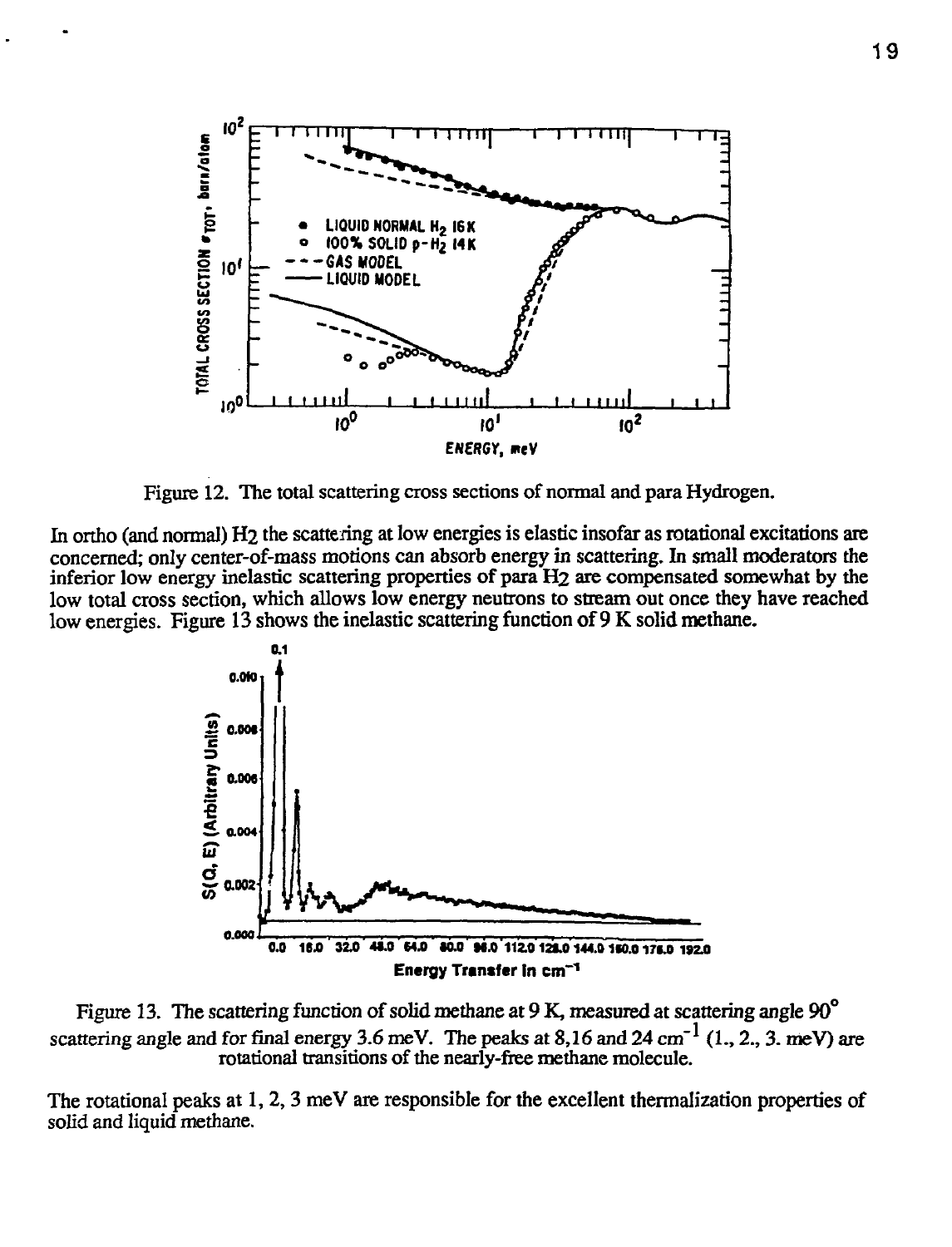#### **IX. The "Burping" Phenomenon**

When cold solid methane is irradiated with high energy neutrons, H<sub>2</sub> and CH<sub>3</sub> accumulate as discussed in section III above. Free protons or monatomic Hydrogen rapidly combines with CH4 to form H2 and CH3. The methyl radicals diffuse (the diffusion is probably a virtual diffusion, wherein the CH3 identity moves by proton hopping) and recombine only slowly at low temperatures. Then they can accumulate to such densities that upon recombination their heat of recombination raises the temperature of the material significantly, increasing the diffusion rate and triggering further recombination. This happens spontaneously if the rate of production of the methyl radicals ("defects") is large enough, and can also be induced by externally controlled warming or by changing the cooling conditions. The process has been called "burping" $(9)$ . (Identifying methyl groups rather than monatomic Hydrogens as the energy storing defects represents a departure from the discussion in reference (9); this departure is based on more accurate chemical information than I was aware of at the time of writing that paper.) The resulting temperature rise can be sufficient that the vapor pressure of the accompanying trapped Hydrogen reaches several atmospheres, and endangers the container. Figure 14 shows the temperature measured during an induced "burp" in the cold solid methane moderator, which had been irradiated in IPNS for about one day with about 7.  $x$  10<sup>1</sup>° protons on the depleted Uranium target. The energy released, computed from the temperature rise and the heat capacity of the methane and the container, represents about 1.1 joules per gram.



Figure 14. The temperature at the center of the IPNS "C" moderator as a function of time after an externally induced "burp".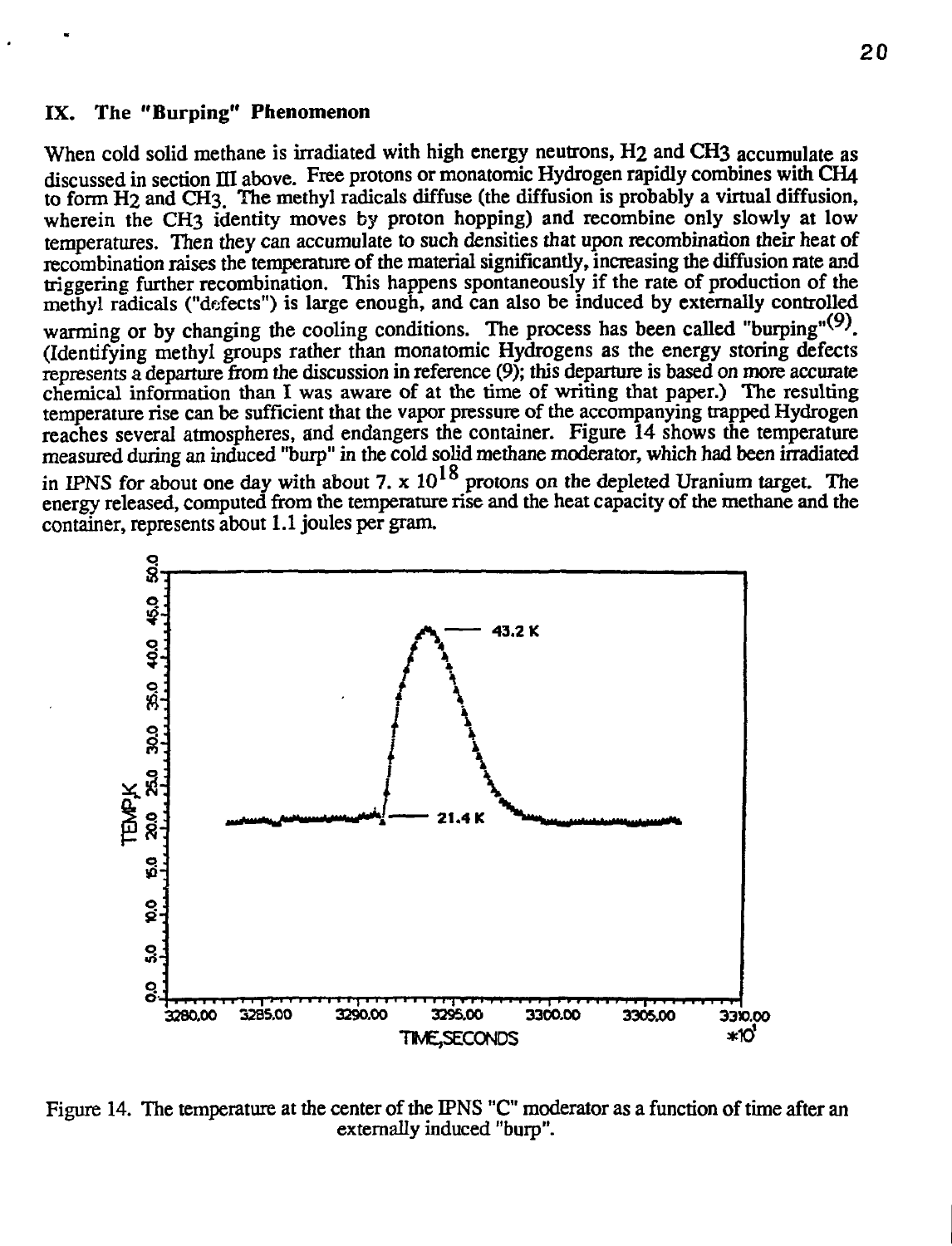A lumped parameter description of the system provides insight into its behavior,

$$
\frac{dN}{dt} = R(t) - K(T)N^2
$$
 (18)

$$
MC(T) \frac{dT}{dt} = P(t) + EK(T)N^{2} - H(T - T_{cool}(t)),
$$
 (19)

where N(t) is the total number of "defects" (CH3's), R(t) is the rate of production of defects in the system,  $K(T)$  is a recombination rate coefficient,  $T(t)$  is the temperature,  $C(T)$  is the heat capacity of the system, P(t) is the total power input to the system, E is the energy released per recombination event, H(T,t) is the coefficient for heat transfer between the system and the coolant and  $T_{COO}(t)$  is the temperature of the coolant. C(T) and  $H(T,t)$  are strong (and unknown) functions of the temperature. (18) assumes binary recombination of defects and (19) assumes Newton's law of cooling. K(T) is assumed to have the Arrhenius form,

$$
K(T) = K_0 \exp(-\Delta E / k_B T), \qquad (20)
$$

where  $\Delta E$  is an activation energy and k<sub>B</sub> is Boltzmann's constant and  $K<sub>O</sub>$  is a constant or at worst a mild function of T.  $T_{COO}(t)$  and  $H(T,t)$  are externally controllable variables. The equations are highly nonlinear, not only because of the binary recombination law and the temperature dependence of the coefficients, but most significantly because of the Arrhenius law dependence of the recombination rate upon the temperature. Of course the system could be more accurately described as a distributed system, but such a description is beyond our current capabilities which are already limited by the lack of detailed information.

Numerical solution of the "burp equations", (18) and (19), reveals that there are two regimes of behavior. When the temperature is high, the defect production rate low, the heat capacity or the heat transfer coefficient large, the system monotonically approaches a state of steady equilibrium. Otherwise, the system exhibits nonlinear, bounded oscillatory behavior which is the "burping" that is observed. Figure (15) shows the result of Runga-Kutta integration (to handle the widelychanging derivatives) of the burp equations for conditions that lead to oscillation; the coefficients are assumed to be independent of temperature, except that the actual heat capacity of the system, including the 20.4 K transition in CH4, is correctly included. We find that the activation

temperature  $T_E = \Delta E / k_B$  must be around 150 K.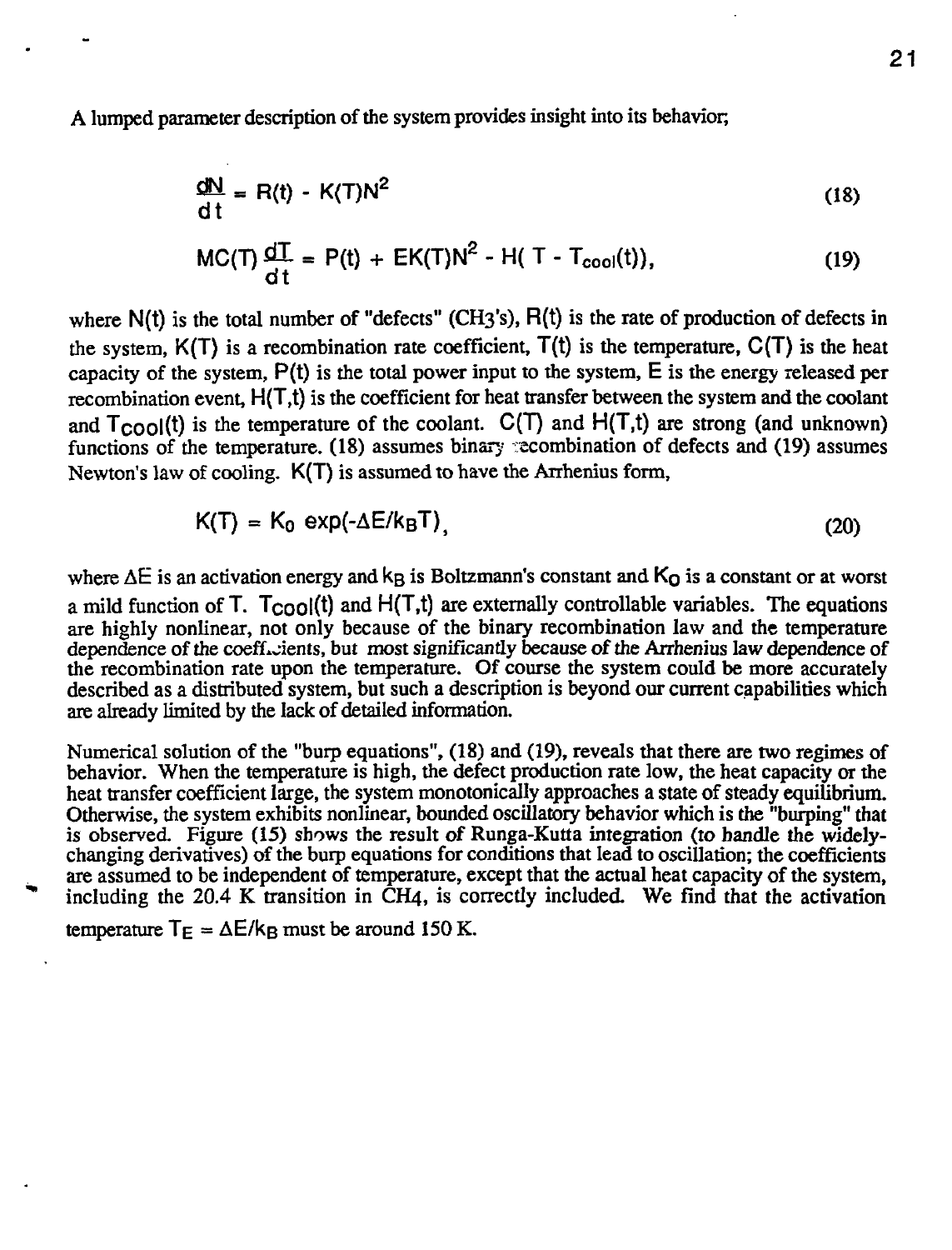

Figure 15. Runga-Kutta integration of the burp equations.

The coolant temperature decreases linearly in the calculation, beginning at a high temperature so that the system does not oscillate. Eventually, the moderator temperature becomes low enough that the system oscillates, beginning with a small ripple just before the large excursion at 110,000 seconds. The frequency of oscillations decreases and the energy released in each excursion increases as the temperature becomes lower. The lumped parameter model seems to be incapable of accurately describing the details of the excursions.

Burping behavior has also been observed in the KENS cold methane moderator, but only since the installation of the depleted Uranium target which increased the radiation damage rate. Presumably that increase pushed the *KENS* system across the threshold for oscillation. Burping has been observed from the outset of operation of the IPNS cold solid methane moderator. In anticipation of greater burping difficulties upon the installation of the Enriched Uranium Booster Target, we arc temporarily using liquid Hydrogen. We believe that it will be possible to live with the burping by following some annealing schedule in which the stored energy is periodically released and, perhaps with lower frequency, the trapped Hydrogen is removed. The KENS moderator is now operated with such an annealing program.

#### X. Conclusions

Cold moderators using liquid Hydrogen,liquid methane and solid methane are in fruitful use in all the operating pulsed spallation neutron sources. They have been optimized for different applications, but are yet in a stage of rapid development. Problems of clogging and voiding due to the accumulation of radiation damage products remain to be solved even at the present levels of power density and radiation damage density, as do the problems of controlling and accommodating the effects of burping. Methods for characterizing their performance have been reasonably well worked out, and the performance of the existing cold moderators is fairly well understood. Further developments can be expected involving the use of other moderating media and construction material and other modes of operation. Calculations and tests of neutronic performance should be performed to improve the optimization of geometries and to assess new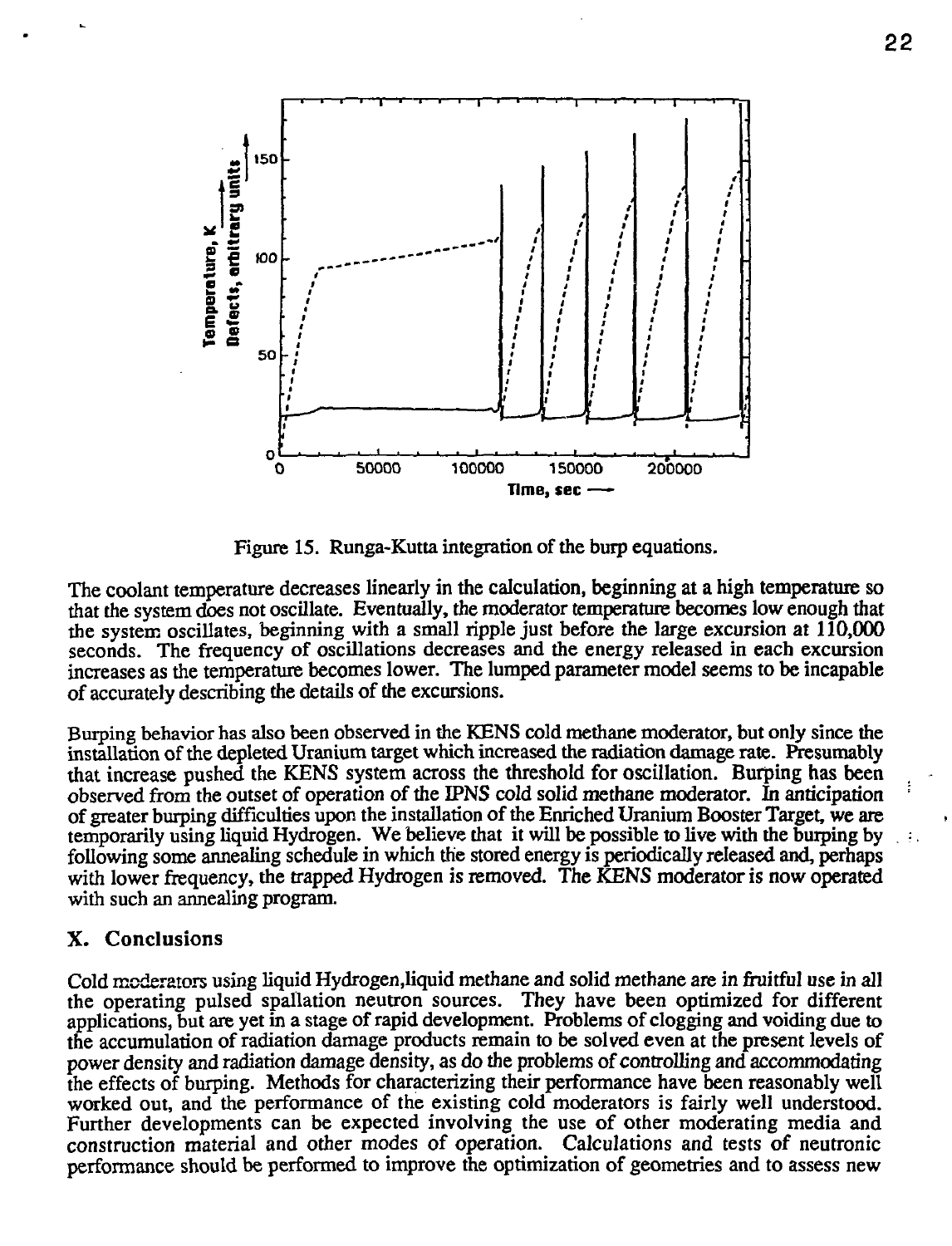choices of materials. Further work is called for to improve the operational reliability of existing cold sources, and to provide moderators for sources of higher power in the future.

# **XI. Acknowledgements**

This work was performed under the auspices of the U. S. Department of Energy, Division of Materials Sciences, under Contract W-31-109-Eng-38.

# **XII.** References

.

- 1. "Advanced Neutron Sources 1988", (ICANS X), edited by D. K. Hyer, Institute of Physics Conference Series Number 97, Institute of Physics, Bristol and New York, 1989.
- 2. J. M. Carpenter, S. S. Cudrnak and C. M. DeCusatis, " Deterioration of Performance Of Neutron Moderators Under Intense Irradiation", Proceeding of the 9<sup>th</sup> Meeting of the International Collaboration on Advanced Neutron Sources, Villigen, Switzerland, September, 1986, (ICANS IX), Public Affairs Office, Swiss Institute for Nuclear Research, Villigen (July, 1987). ISBN-3-907998-01-4.
- 3. M. M. R. Williams, "The Slowing Down and Thermalization of Neutrons", North-Holland Publishers, Amsterdam (1966).
- 4. D. E. Parks, M. S. Nelkin, J. R. Beyster and N. F. Wikner, "Slow Neutron Scattering and Thermalization", W. A. Benjamin, Inc., New York (1970)
- 5. "Neutron Sources", J. M. Carpenter and W. B. Yelon, in "Methods of Experimental Physics ", editors-in-chief R. Celottaand J. Levine, Volume 23A, "Neutron Scattering", edited by K. Skold and D. L. Price, Academic Press, Orlando, 1986. Chapter 2.
- 6. K. F Graham and J. M. Carpenter, "Pulsed Moderator Studies Using a Time Focussed Crystal Spectrometer", Nuclear Instruments and Methods 85,163 (1970).
- 7. S. Ikeda and J. M. Carpenter, "Wide Energy Range, High-Resolution Measurements of Neutron Pulse Shapes of Polyethylene Moderators", Nuclear Instruments and Methods in Physics Research **A239,** 536 (1985).
- 8. J. M. Carpenter, A. D. Taylor, R. A. Robinson and D. J. Picton, "Measurement and Fitting of Spectrum and Pulse Shapes of a Liquid Methane Moderator at IPNS", Nuclear Instruments and Methods in Physics Research **A234,**542 (1985).
- 9. J. M. Carpenter, "Thermally Activated Release of Stored Chemical Energy in Cryogenic Media", Nature Vol. 330, 358 (1987).